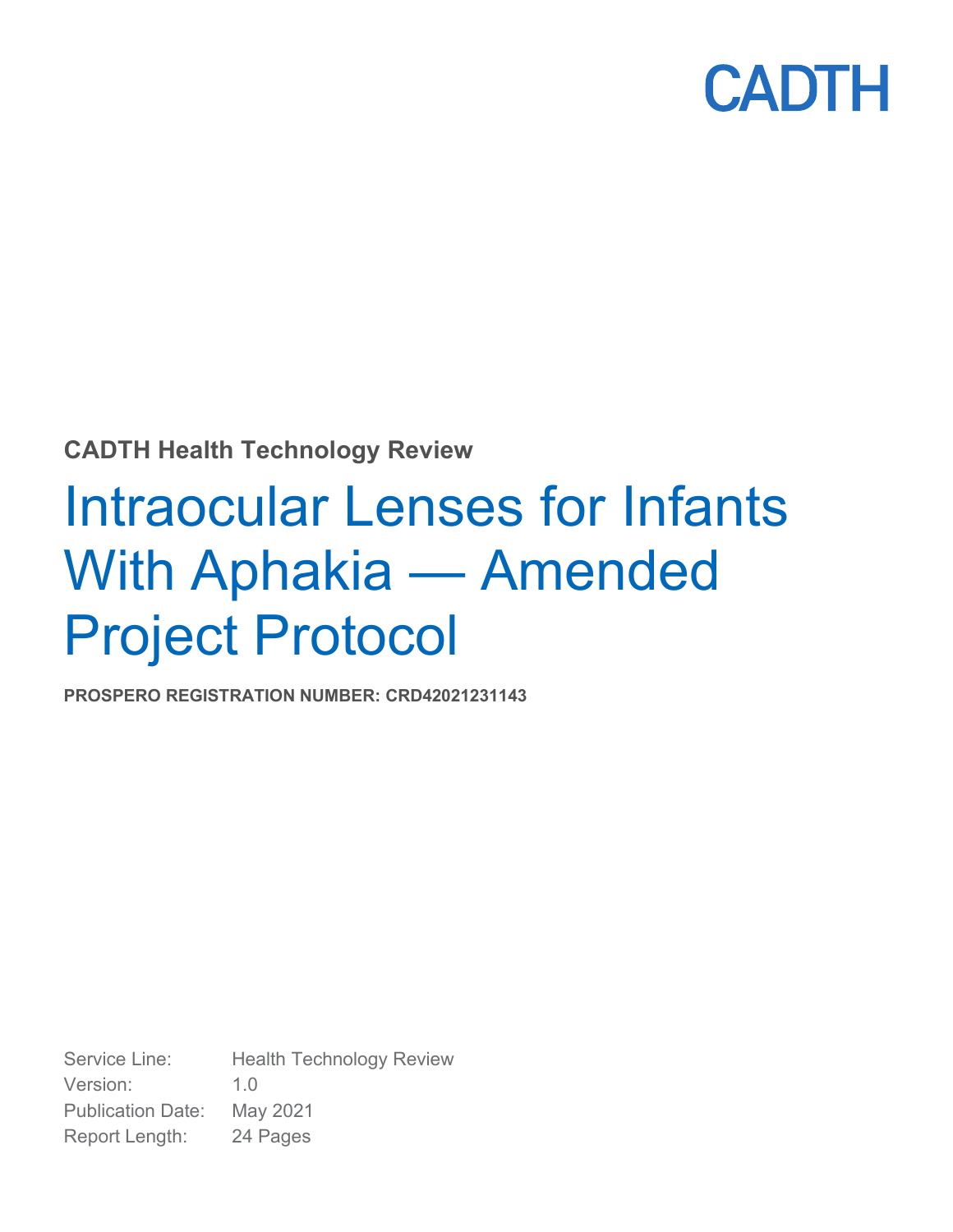**Cite As:** *Intraocular Lenses for Infants With Aphakia — Amended Project Protocol*. Ottawa: CADTH; 2021 Feb. (CADTH Health Technology Review — project protocol).

#### **ISSN:** 1927-0127 (online)

**Disclaimer:** The information in this document is intended to help Canadian health care decision-makers, health care professionals, health systems leaders, and policy-makers make well-informed decisions and thereby improve the quality of health care services. While patients and others may access this document, the document is made available for informational purposes only and no representations or warranties are made with respect to its fitness for any particular purpose. The information in this document should not be used as a substitute for professional medical advice or as a substitute for the application of clinical judgment in respect of the care of a particular patient or other professional judgment in any decision-making process. The Canadian Agency for Drugs and Technologies in Health (CADTH) does not endorse any information, drugs, therapies, treatments, products, processes, or services.

While care has been taken to ensure that the information prepared by CADTH in this document is accurate, complete, and up-to-date as at the applicable date the material was first published by CADTH, CADTH does not make any guarantees to that effect. CADTH does not guarantee and is not responsible for the quality, currency, propriety, accuracy, or reasonableness of any statements, information, or conclusions contained in any third-party materials used in preparing this document. The views and opinions of third parties published in this document do not necessarily state or reflect those of CADTH.

CADTH is not responsible for any errors, omissions, injury, loss, or damage arising from or relating to the use (or misuse) of any information, statements, or conclusions contained in or implied by the contents of this document or any of the source materials.

This document may contain links to third-party websites. CADTH does not have control over the content of such sites. Use of third-party sites is governed by the third-party website owners' own terms and conditions set out for such sites. CADTH does not make any guarantee with respect to any information contained on such third-party sites and CADTH is not responsible for any injury, loss, or damage suffered as a result of using such third-party sites. CADTH has no responsibility for the collection, use, and disclosure of personal information by third-party sites.

Subject to the aforementioned limitations, the views expressed herein are those of CADTH and do not necessarily represent the views of Canada's federal, provincial, or territorial governments or any third party supplier of information.

This document is prepared and intended for use in the context of the Canadian health care system. The use of this document outside of Canada is done so at the user's own risk.

This disclaimer and any questions or matters of any nature arising from or relating to the content or use (or misuse) of this document will be governed by and interpreted in accordance with the laws of the Province of Ontario and the laws of Canada applicable therein, and all proceedings shall be subject to the exclusive jurisdiction of the courts of the Province of Ontario, Canada.

The copyright and other intellectual property rights in this document are owned by CADTH and its licensors. These rights are protected by the Canadian *Copyright Act* and other national and international laws and agreements. Users are permitted to make copies of this document for non-commercial purposes only, provided it is not modified when reproduced and appropriate credit is given to CADTH and its licensors.

**About CADTH:** CADTH is an independent, not-for-profit organization responsible for providing Canada's health care decision-makers with objective evidence to help make informed decisions about the optimal use of drugs, medical devices, diagnostics, and procedures in our health care system.

**Funding:** CADTH receives funding from Canada's federal, provincial, and territorial governments, with the exception of Quebec.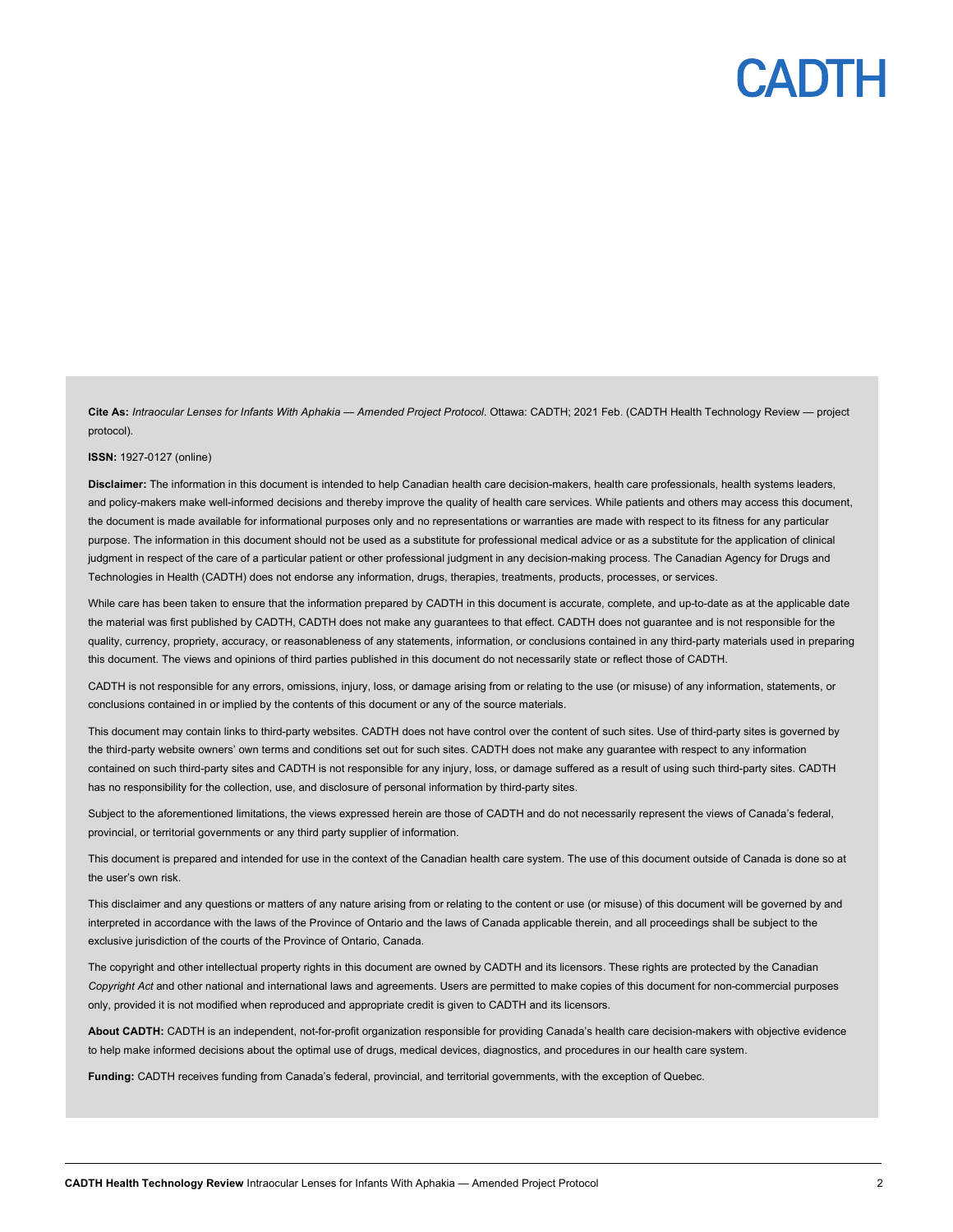

## **Table of Contents**

| Importance of Early Intervention for Congenital Cataracts and Resulting Aphakia  6 |  |
|------------------------------------------------------------------------------------|--|
|                                                                                    |  |
|                                                                                    |  |
|                                                                                    |  |
|                                                                                    |  |
|                                                                                    |  |
|                                                                                    |  |
|                                                                                    |  |
|                                                                                    |  |
|                                                                                    |  |
|                                                                                    |  |
|                                                                                    |  |
|                                                                                    |  |
|                                                                                    |  |
|                                                                                    |  |
|                                                                                    |  |
|                                                                                    |  |
|                                                                                    |  |
|                                                                                    |  |
|                                                                                    |  |
|                                                                                    |  |
|                                                                                    |  |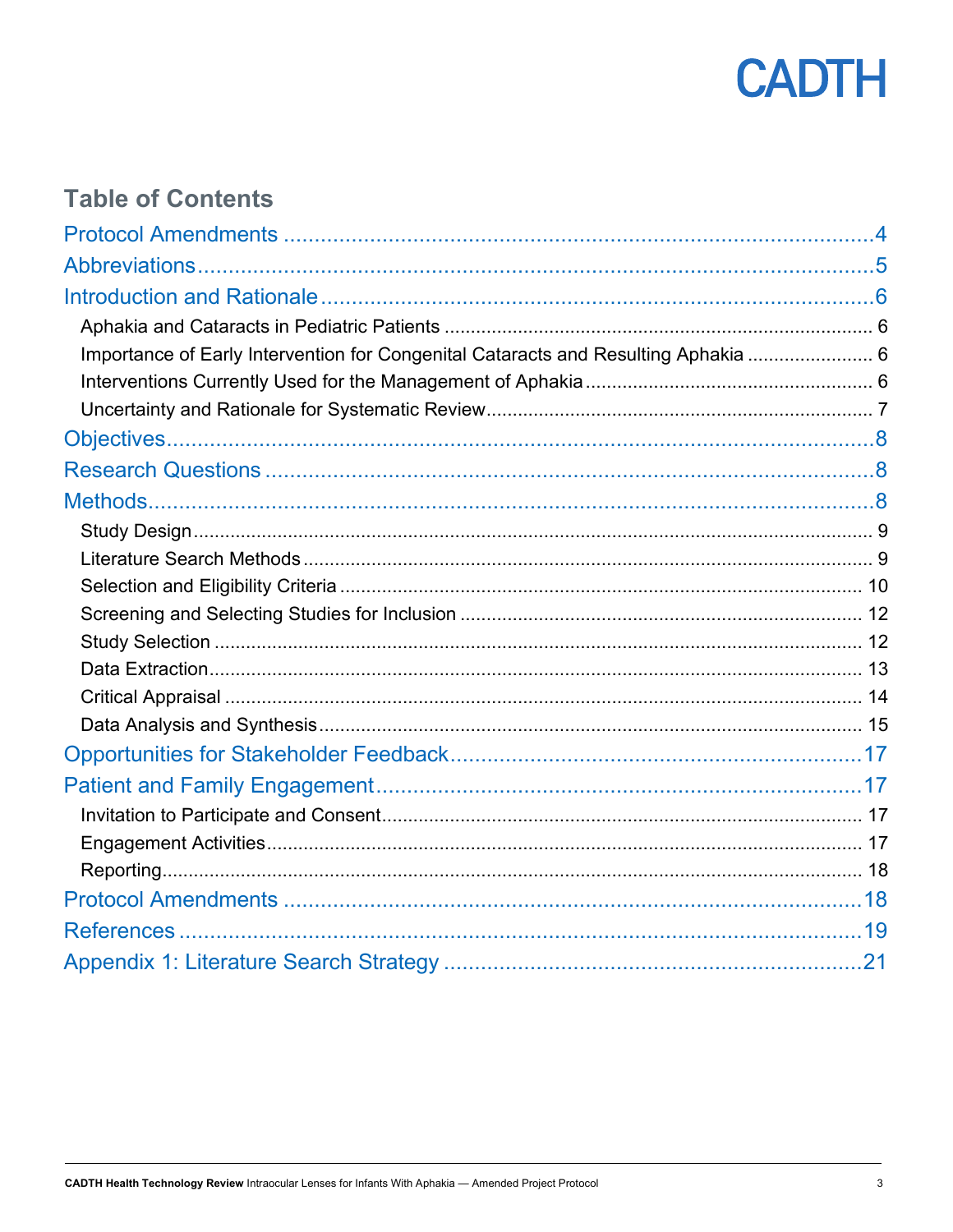## **Protocol Amendments**

<span id="page-3-0"></span>

| <b>Section</b>             | <b>Amendment</b>                                                                                                                                                                                                                                                                                                                                                                                                                                                                                                                                                                                                                                                                                                                                                                 | Page | <b>Rationale</b>                                                                                                                                                                                                                                                                                                                                                                             |
|----------------------------|----------------------------------------------------------------------------------------------------------------------------------------------------------------------------------------------------------------------------------------------------------------------------------------------------------------------------------------------------------------------------------------------------------------------------------------------------------------------------------------------------------------------------------------------------------------------------------------------------------------------------------------------------------------------------------------------------------------------------------------------------------------------------------|------|----------------------------------------------------------------------------------------------------------------------------------------------------------------------------------------------------------------------------------------------------------------------------------------------------------------------------------------------------------------------------------------------|
| <b>Objectives</b>          | "aphakia following the surgical removal<br>of a cataract" and "aphakia" were<br>updated to "non-congenital aphakia"                                                                                                                                                                                                                                                                                                                                                                                                                                                                                                                                                                                                                                                              | 8    | To appropriately reflect the scope of<br>the review, which includes all types<br>of non-congenital aphakia, including<br>trauma-induced aphakia, rather than<br>limiting to cataract surgery-related<br>aphakia                                                                                                                                                                              |
| <b>Research Questions</b>  | A research question, as follows, was<br>added: "What is the comparative safety<br>of IOL implantation in infants of up to<br>12 months of age versus IOL<br>implantation after 12 months of age for<br>pediatric patients with non-congenital<br>aphakia?"<br>Of note, this question was added as<br>number 4; therefore, the numbering of<br>the research questions was updated<br>accordingly. Where appropriate,<br>question 4 was added throughout the<br>protocol such as in Table 1, and the<br>wording around the comparison<br>between infants and children was<br>updated throughout the protocol (e.g.,<br>Introduction, Objectives, Methods) to<br>reflect that clinical effectiveness,<br>safety, and cost-effectiveness will all<br>be in the scope of this review. | 8    | To fully assess safety outcomes of<br>IOL implantation in all relevant age<br>groups for this review and to<br>complement the existing research<br>question on comparative<br>effectiveness in pediatric patients<br>who received IOL implantation 12<br>months of age or younger versus<br>pediatric patients who received IOL<br>implantation after 12 months of age<br>and up to 12 years |
| <b>Protocol Amendments</b> | The process for updating the project<br>protocol on PROSPERO and the<br>CADTH website was clarified as<br>follows: "Updates to the PROSPERO<br>submission (CRD42021231143) and<br>the project protocol on the CADTH<br>website will be made, as appropriate."                                                                                                                                                                                                                                                                                                                                                                                                                                                                                                                    | 19   | To fully describe the process that will<br>be used to update the project<br>protocol, which involves not only<br>PROSPERO as described in the<br>original protocol, but also the CADTH<br>website                                                                                                                                                                                            |

IOL = intraocular lens implantation.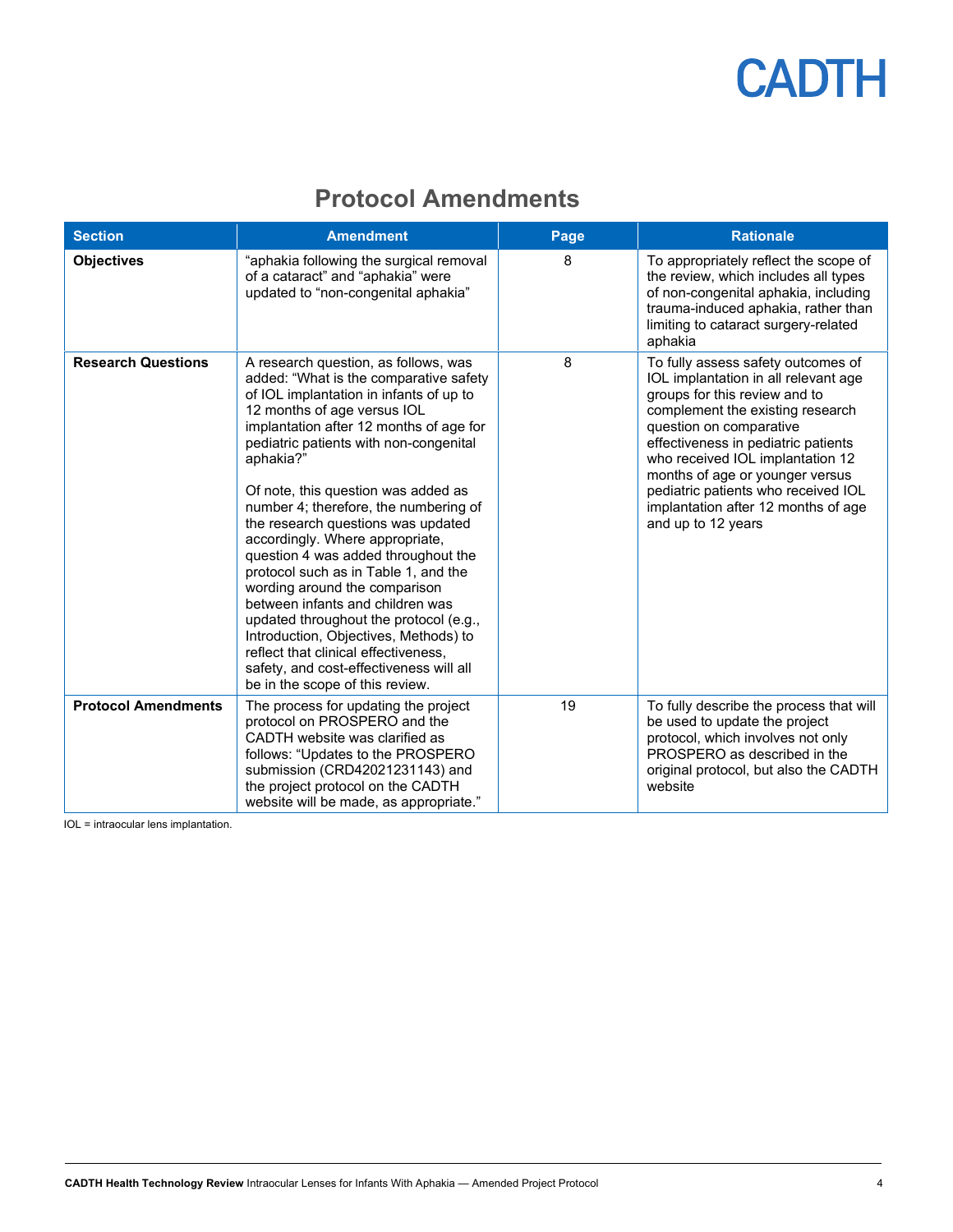### <span id="page-4-0"></span>**Abbreviations**

| <b>HTA</b>       | health technology assessment                                       |
|------------------|--------------------------------------------------------------------|
| <b>IOL</b>       | intraocular lens                                                   |
| <b>logMAR</b>    | logarithm of the minimum angle of resolution                       |
| MА               | meta-analysis                                                      |
| <b>PICO</b>      | population, intervention, comparator, outcome                      |
| <b>PRISMA</b>    | Preferred Reporting Items for Systematic Reviews and Meta-Analyses |
| <b>QALY</b>      | quality-adjusted life-year                                         |
| RoB <sub>2</sub> | Cochrane risk-of-bias tool for randomized trials                   |
| <b>RoBANS</b>    | Risk of Bias Assessment Tool for Non-randomized Studies (RoBANS)   |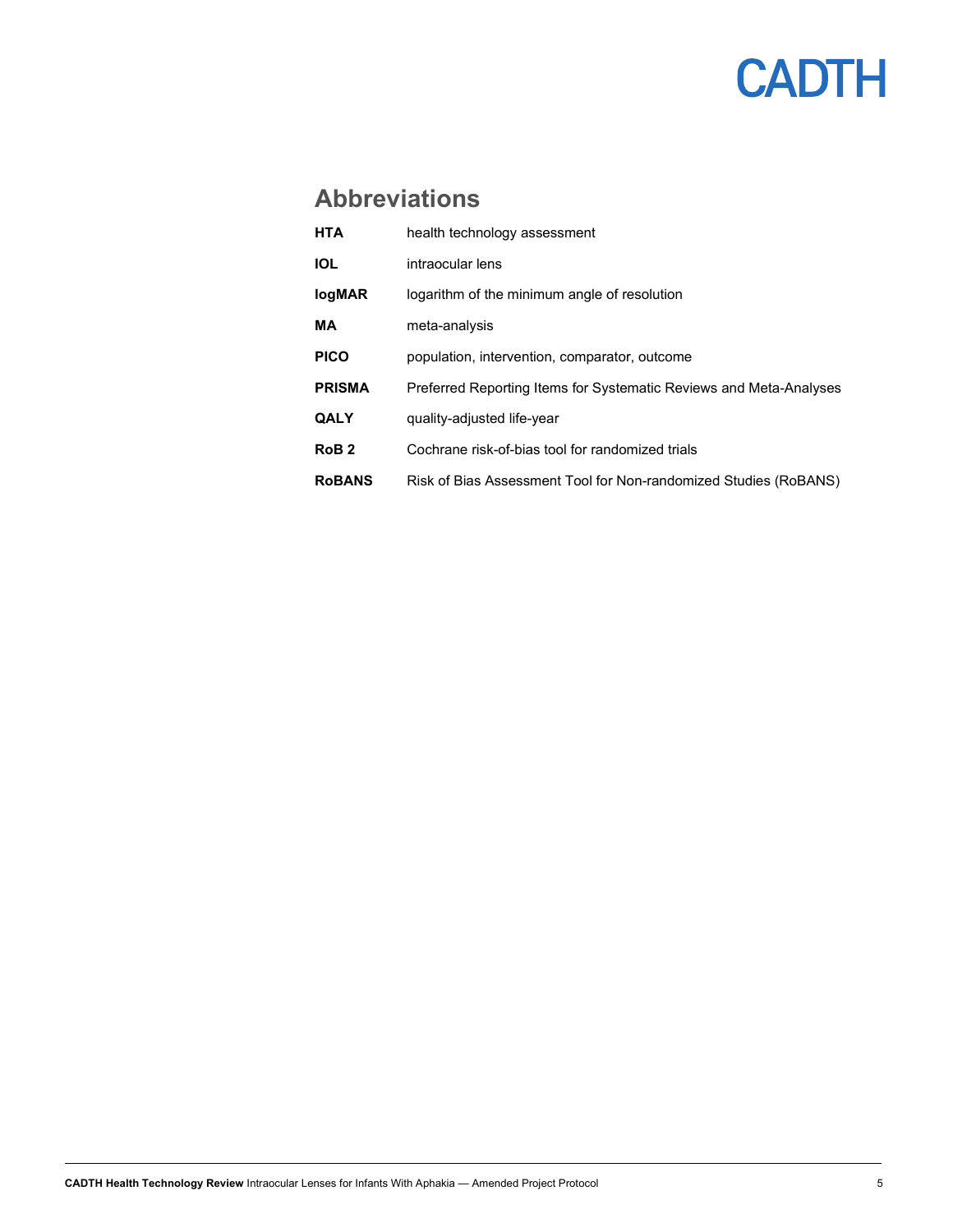### <span id="page-5-0"></span>**Introduction and Rationale**

#### <span id="page-5-1"></span>**Aphakia and Cataracts in Pediatric Patients**

Aphakia is a condition in which the eye does not have a lens — the flexible structure that enables the focus of light on the retina. There are 3 main causes of aphakia: loss of lens following surgical removal of a cataract, trauma causing the lens to be moved from its normal position, and a genetic defect leading to congenital aphakia.<sup>1</sup> Cataract surgery is the leading cause of aphakia, including aphakia in pediatric patients,<sup>1,2</sup> whereas congenital aphakia is a rare condition usually occurring with other complications.<sup>3,4</sup>

A cataract, defined as the clouding of the eye's lens, is the most common treatable cause of visual disability in pediatric patients. 5,6 Congenital cataract is present at birth, whereas infantile cataract may develop in the first 6 months of life.<sup>5</sup> Hereditary factors and infections, metabolic problems, trauma, inflammation, or drug reactions have been associated with congenital and infantile cataracts. 5-7 An attending health care professional at birth may refer a baby with suspected congenital cataract to an ophthalmologist for a full examination. Outward signs in pediatric patients that may suggest cataract-related visual impairment include difficulty focusing on particular objects, developing a squint (strabismus), wobbly movement in the eyes (nystagmus), and holding the head at a certain angle to see. 5,6

#### <span id="page-5-2"></span>**Importance of Early Intervention for Congenital Cataracts and Resulting Aphakia**

Severe limitations in vision that persist beyond the first 3 to 4 months of life when the brain most rapidly learns to see cannot be restored completely. <sup>8</sup> Thus, the early diagnosis and treatment of cataracts in pediatric patients — including congenital cataracts and other limitations in vision — are crucial, as they can prevent the development of irreversible amblyopia (whereby the brain and eye do not work well together, causing poor vision) due to stimulus deprivation and the significant associated impact on neurobiological development. 9 Visually significant cataracts should therefore be removed during infancy. The optimal age for performing cataract surgery in a child is 6 weeks for unilateral congenital cataracts and 8 weeks for bilateral congenital cataracts.<sup>6</sup> However, according to information available on the American Academy of Ophthalmology website, surgery should be deferred if a child has visually insignificant cataracts, normal visual behaviour, and fundi that are clearly visible through an ophthalmoscope. <sup>6</sup> The removal of the natural crystalline lens during cataract surgery results in aphakia and the associated loss of accommodation and refractive power of the natural lens. Accommodation refers to the adjustment of the eye for seeing objects at various distances; $^{\rm 10}$  refractive power describes the ability of the lens to bend light rays that enter the eye onto the retina, allowing the eye to focus on objects.<sup>11</sup> Thus, in pediatric patients, the refractive error due to aphakia must be corrected promptly to ensure normal vision development and obtain a good final visual acuity.5,12

#### <span id="page-5-3"></span>**Interventions Currently Used for the Management of Aphakia**

Refractive options for aphakic correction after cataract removal include conventional interventions (i.e., glasses or contact lenses) and intraocular lens (IOL) implantation, each with some limitations. Glasses for aphakia require a strong prescription, making them thick and heavy, causing optical and visual field distortions. As well, a well-fitting pair that stays on a baby's face is difficult to find.<sup>5,13</sup> Further, for unilateral aphakia, image size disparities from glasses can disrupt the proper development of binocular vision. $6$  Contact lenses provide better optical quality than glasses and they allow easier adjustments in power for the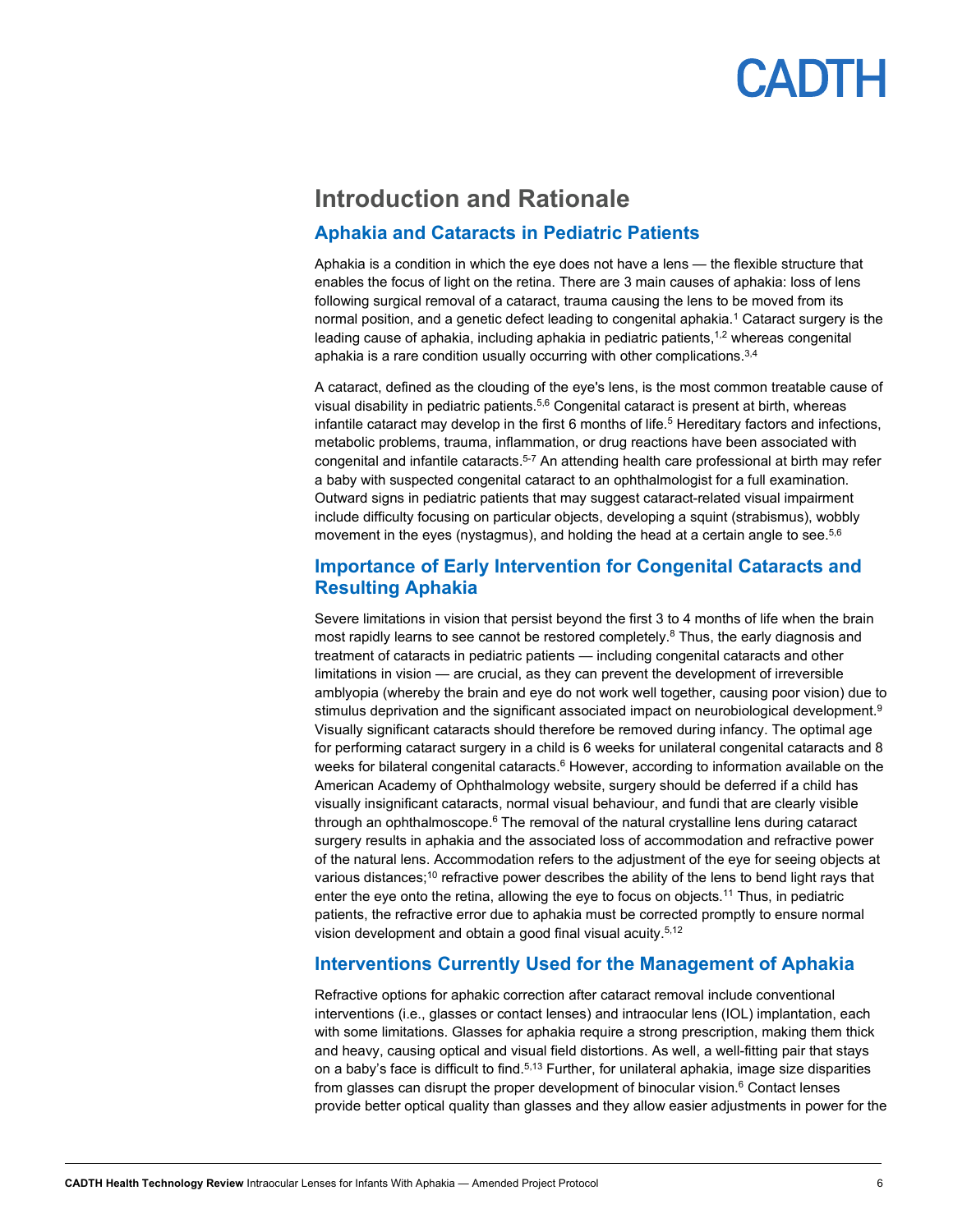rapidly changing eyes in pediatric patients.<sup>6</sup> However, they can be costly, get lost easily, cause irritation and infection in the eyes, and be inconvenient to handle and keep hygienic. 13-15 These factors may lead to poor adherence with long-term use, resulting in suboptimal visual outcomes.<sup>6,13</sup> An IOL is a tiny, artificial lens made of silicone, acrylic, or other plastic compositions and is used to replace the eye's natural lens that is removed during cataract surgery.11 Unlike a contact lens, the IOL is permanently fixated inside the eye so it cannot fall out or produce sensations that the patient can feel and it does not change the appearance of the eye or require cleaning. <sup>16</sup> An IOL offers an alternative to avoid the potential for visual distortion associated with aphakic glasses and the inconvenience and risk of nonadherence with contact lenses. <sup>14</sup> The IOL may be implanted at the time of lens removal (primary implantation) or the implantation may be postponed for a period of time following lens removal (secondary implantation) during which aphakia is corrected using a conventional intervention.17 IOL implantation is meant to occur once and provide a permanent solution to aphakia; however, it is difficult to correctly estimate the power needed for an IOL in an infant's eye. The difficulty results from significant changes in the power requirements as the infant grows, due to the rapidly changing axial length (the distance between the front of the eye and the back of the eye) and given the fixed power of the IOL at the time of implantation. Thus, the growing eye will experience a myopic shift, increasing nearsightedness and requiring glasses for correction. 5,6 Also, more surgery may be needed to remove inflammatory membranes that grow across the artificial lenses after IOL implantation in pediatric patients' eyes. 5,18

#### <span id="page-6-0"></span>**Uncertainty and Rationale for Systematic Review**

Aphakic glasses and contact lenses have been used in all populations regardless of age without a debate about suitability. However, there is some controversy about the appropriate age for IOL implantation. For example, a 2017 publication by Vasavada and Vasavada has indicated a general acceptance of IOL implantation to correct aphakia in patients aged 2 years or older. <sup>19</sup> In contrast, a meta-analysis (MA) by Chen et al. (2020) found that after cataract extraction, primary IOL implantation achieved better visual outcomes than wearing contact lenses in patients younger than 2 years, without a higher risk for complications. <sup>14</sup> Yet an ophthalmic technology assessment report published by the American Academy of Ophthalmology in 2019 on IOL implantation during early childhood stated that IOL implantation in pediatric patients 6 months of age or younger is not recommended because there is a higher risk of visual axis opacities than with aphakia treated with contact lenses. $^{\rm 18}$ 

The management of childhood cataracts and associated aphakia takes many years. It requires a team effort involving parents, multiple health care professionals in various specialties, and community health workers. Further, the treatment may impose a significant cost burden. For example, Kruger et al. (2015) reported that the 5-year treatment cost of cataract surgery and optical correction in an infant with a unilateral congenital cataract was US\$35,293 with IOL and US\$33,452 with contact lenses.<sup>20</sup> The evaluation was based on inflation-adjusted US Medicaid data and supply costs, and involved the mean cost of cataract surgery and all additional surgeries, examinations, and supplies used up to 5 years of age. Also, the immature visual system puts infants at a higher risk of developing amblyopia if visual input is defocused or unequal between the 2 eyes. The risk relates to the fact that the eye is in rapid growth, with radical changes during the first year of life.<sup>13</sup> Therefore, the optimal timing of IOL implantation is essential to optimizing visual acuity outcomes, while minimizing complications in pediatric patients, and for balancing health care resources.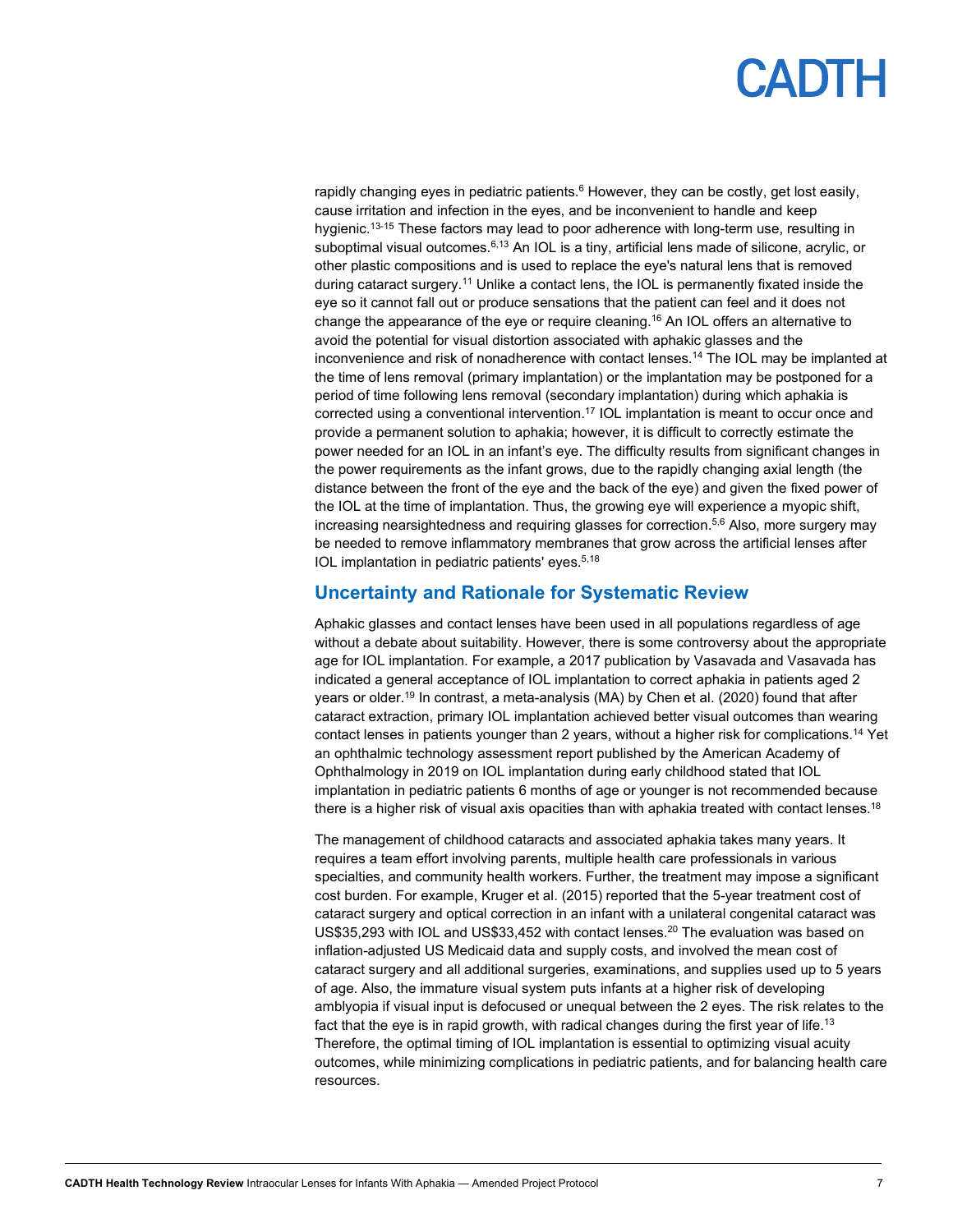The present scientific literature landscape therefore lacks clarity on the ideal timing of IOL implantation. There is a need to determine whether IOL implantation can be safely and effectively used to correct aphakia in infants up to 12 months of age, as well as its costeffectiveness, relative to conventional treatment for this patient population, and compare the clinical effectiveness, safety, and cost-effectiveness of IOL implantation between infants and children.

### <span id="page-7-0"></span>**Objectives**

This systematic review aims to evaluate the clinical effectiveness, safety, and costeffectiveness of IOL implantation versus conventional treatment (i.e., glasses or contact lenses) in infants with non-congenital aphakia, and to assess the clinical effectiveness, safety, and cost-effectiveness of IOL implantation in infants of up to 12 months of age versus after 12 months of age for pediatric patients with non-congenital aphakia.

### <span id="page-7-1"></span>**Research Questions**

The proposed systematic review will identify and summarize the evidence regarding the clinical effectiveness, safety, and cost-effectiveness of using IOL implantation to correct aphakia in pediatric patients by answering the following questions:

- 1. What is the comparative clinical effectiveness of IOL implantation versus conventional treatment in infants with non-congenital aphakia?
- 2. What is the safety of IOL implantation in infants with non-congenital aphakia?
- 3. What is the comparative clinical effectiveness of IOL implantation in infants of up to 12 months of age versus IOL implantation after 12 months of age for pediatric patients with non-congenital aphakia?
- 4. What is the comparative safety of IOL implantation in infants of up to 12 months of age versus IOL implantation after 12 months of age for pediatric patients with noncongenital aphakia?
- 5. What is the cost-effectiveness of IOL implantation, compared with conventional treatment, in infants with non-congenital aphakia?
- 6. What is the cost-effectiveness of IOL implantation in infants of up to 12 months of age compared with IOL [implantation after 12 months of age for pediatric patients with non](#page-9-2)congenital aphakia?

[Table](#page-9-2) 1 provides details on the specific populations, interventions, comparators, and outcomes of interest in this review.

### <span id="page-7-2"></span>**Methods**

A preliminary scoping review of the existing literature, including health technology assessments (HTAs) and systematic reviews, was conducted to inform the preparation of this protocol. The protocol was written a priori in consideration of the Preferred Reporting Items for Systematic Reviews and Meta-Analyses Protocols guideline for clarity, transparency, and completeness, and it will be followed throughout the study process. Any deviations from the protocol will be disclosed in the final report and updates will be made to the PROSPERO submission accordingly (CRD42021231143).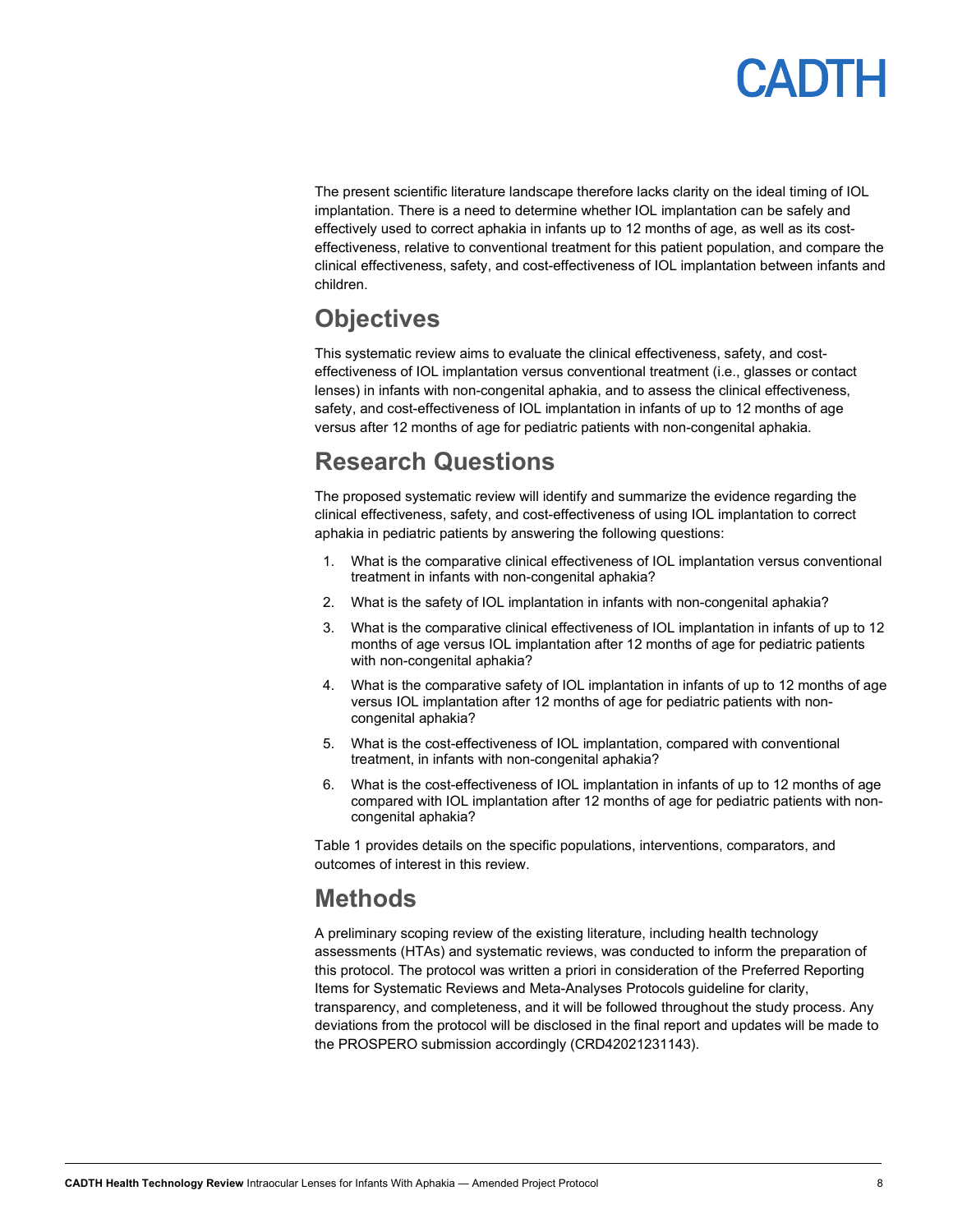### <span id="page-8-0"></span>**Study Design**

Research Questions 1, 2, 3, and 4 are intended for the review of clinical evidence. The topic of this review does not have a broad scope and the preliminary scoping review did not identify any high-quality systematic reviews that comprehensively address these research questions. Thus, it does not appear that an overview of systematic reviews or an update of existing systematic reviews are appropriate review methods for this review. Therefore, a de novo systematic review of all identified relevant primary studies will be conducted. This approach permits an evaluation of the various population, intervention, comparator, outcome — PICO — elements in a manner suitable to address the research questions.

For Research Questions 5 and 6, a de novo economic evaluation will not be conducted to assess the cost-effectiveness of IOL implantation for aphakia. Instead, relevant costeffectiveness studies of IOL implantation for aphakia identified through a systematic literature search will be summarized and critically appraised.

#### <span id="page-8-1"></span>**Literature Search Methods**

The literature search for clinical studies will be performed by an information specialist using a peer-reviewed search strategy according to the *PRESS Peer Review of Electronic Search Strategies* checklist [\(https://www.cadth.ca/resources/finding-evidence/press\)](https://www.cadth.ca/resources/finding-evidence/press).21 The preliminary search strategy is presented in Appendix 1.

Published literature will be identified by searching the following bibliographic databases: MEDLINE All (1946-) via Ovid, Embase (1974-) via Ovid, and the Cochrane Central Register of Controlled Trials (CENTRAL) via Ovid. The search strategy will comprise both controlled vocabulary, such as the National Library of Medicine's MeSH (Medical Subject Headings), and keywords. The main search concepts will be IOL and juvenile/congenital cataracts or aphakia. Clinical trials registries will be searched: the U.S. National Library of Medicine's clinicaltrials.gov, WHO's International Clinical Trials Registry Platform (ICTRP) search portal, Health Canada's Clinical Trials Database, and the EU Clinical Trials Register.

No filters will be applied to limit the retrieval by study type. Retrieval will be limited to English-language documents published since January 1, 2010. Conference abstracts will be excluded from the search results. Where possible, retrieval will be limited to the human population.

The initial search will be completed in January of 2021. Regular alerts will update the database literature searches until the publication of the final report. The clinical trials registries search will be updated prior to the completion of the stakeholder feedback period for the draft report. Studies meeting the selection criteria of the review and identified in the alerts prior to the completion of the stakeholder feedback period will be incorporated into the analysis of the final report. Any studies identified after the stakeholder feedback period will be described in the discussion, with a focus on comparing the results of these new studies with the results of the analysis conducted for this report.

Grey literature (i.e., literature that is not commercially published) will be identified by searching sources listed in relevant sections of the *Grey Matters: A Practical Tool For*  Searching Health-Related Grey Literature checklist [\(https://www.cadth.ca/grey-matters\)](https://www.cadth.ca/grey-matters),<sup>22</sup> which includes the websites of regulatory agencies, HTA agencies, clinical guideline repositories, systematic review repositories, patient-related groups, and professional associations. Google will be used to search for additional internet-based materials. These searches will be supplemented by reviewing bibliographies of key papers and through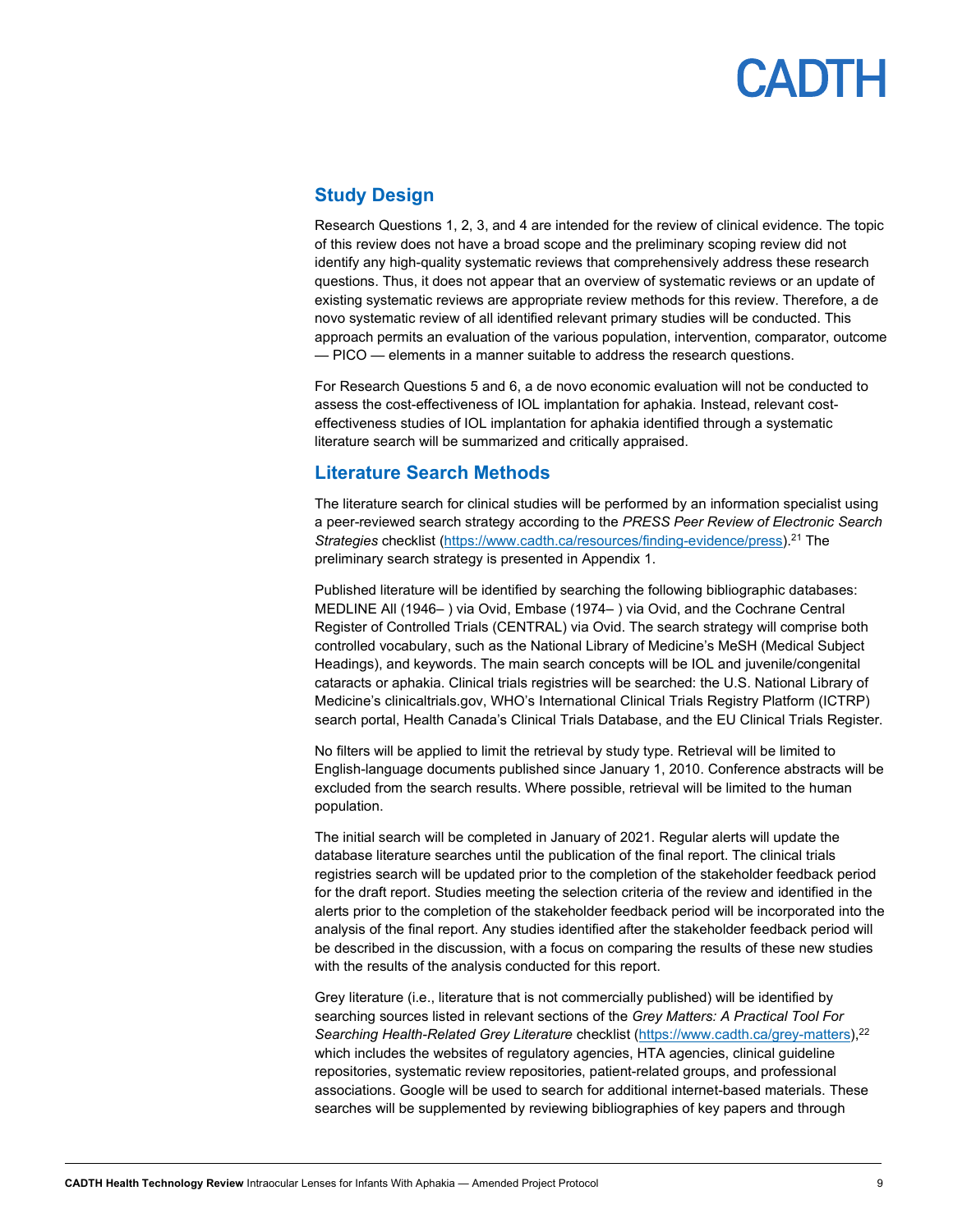

contacts with experts and industry, as appropriate. The grey literature search will be updated prior to the completion of the stakeholder feedback period for the draft report.

#### **Selection and Eligibility Criteri[a](#page-9-2)**

<span id="page-9-2"></span>[Table](#page-9-2) 1 provides the study eligibility criteria for the research questions. The eligibility criteria were informed by the preliminary scoping review of the existing literature, as well as clinical expert input.

#### <span id="page-9-1"></span><span id="page-9-0"></span>**Table 1: Selection Criteria for Research Questions**

#### **Population**

#### **Questions 1, 2, and 5:**

• Infants (i.e., aged ≤ 12 months) with non-congenital aphakia

#### **Questions 3, 4, and 6:**

• Infants (i.e., ≤ 12 months of age) versus children (i.e., > 12 months and up to 12 years of age) with non-congenital aphakia

#### **Intervention(s)**

#### **Questions 1 to 6:**

• Foldable IOLs implanted in infants (i.e., ≤ 12 months of age)

#### **Comparator(s)**

#### **Questions 1 and 5:**

- Aphakic glasses
- Aphakic contact lenses
- Conventional treatment for aphakia (e.g., if aphakic glasses and contact lenses are not specified or reported separately)

#### **Question 2:**

- Aphakic glasses
- Aphakic contact lenses
- Conventional treatment for aphakia (e.g., if aphakic glasses and contact lenses are not specified or reported separately)
- No comparator group<sup>a</sup>

#### **Questions 3, 4, and 6:**

• Foldable IOLs implanted in children (i.e., > 12 months and up to 12 years of age)

#### **Outcomes**

#### **Questions 1 and 3 — Clinical effectiveness outcomes limited to the following:**

- Visual acuity, assessed using any tool (e.g., Teller acuity cards, Snellen chart, Cardiff cards, HOTV matching, LEA Symbols, Tumbling Es)
- Health-related quality of life in patients, parents, or caregivers (e.g., patients' dependence on glasses, parent or caregiver stress)

#### **Questions 2 and 4 — Safety outcomes including but not limited to the following:**

- Visual axis opacification
- Glaucoma
- Endophthalmitis
- Inflammatory complications
- IOL malposition
- Retinal detachment
- Strabismus
- Complications requiring reoperation
- Other peri- and post-operative surgical complications, such as macular edema, ocular hypertension, and pupillary capture

#### **Questions 5 and 6 — Cost-effectiveness outcomes limited to the following:**

• Cost per benefit gained (e.g., cost per QALY, cost per clinical outcome, or patient adverse event avoided)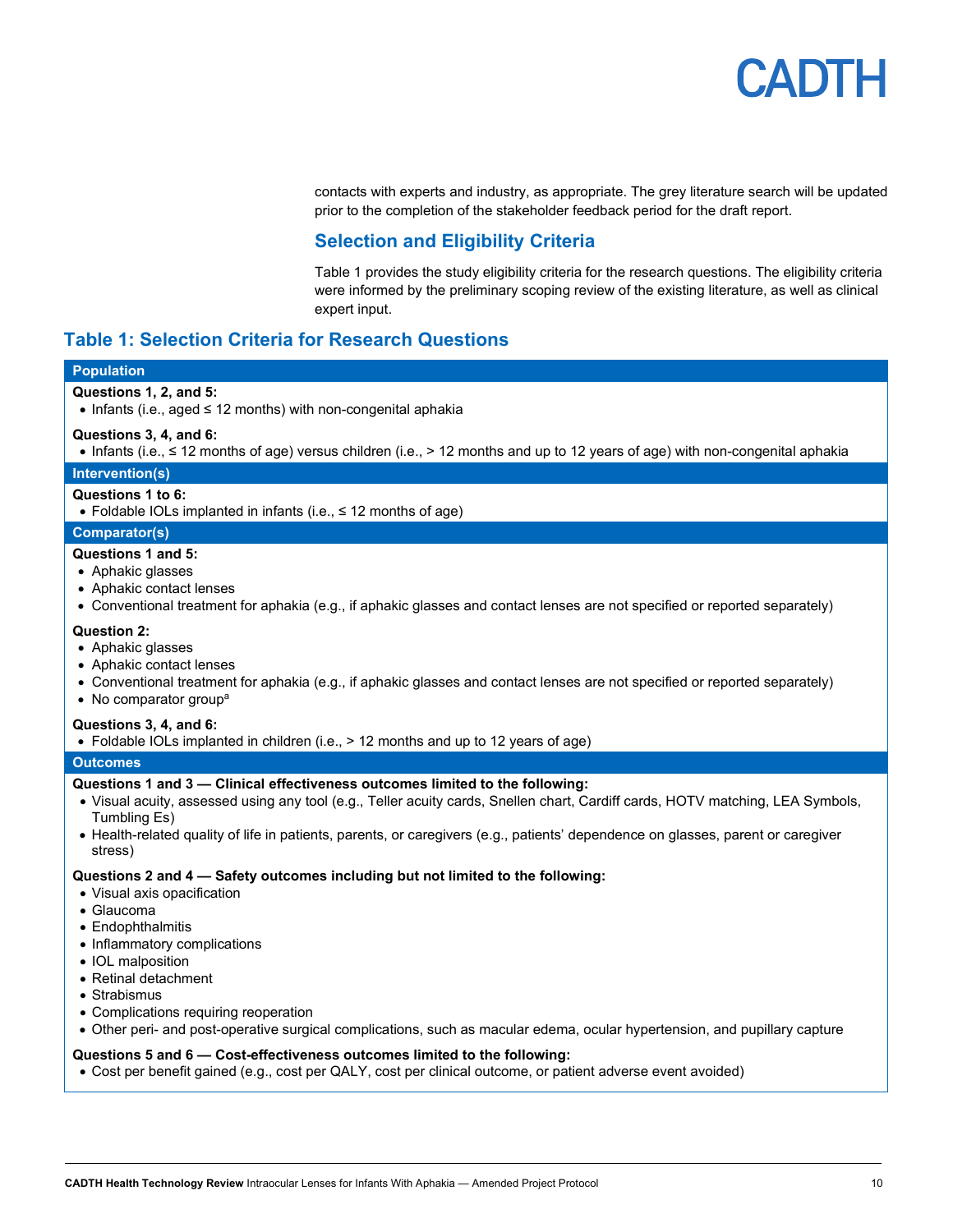

#### **Study Design(s)**

#### **Included**

#### **Questions 1, 3, and 4:**

- Randomized controlled trials
- Non-randomized controlled trials
- $\bullet$  Cohort studies<sup>b</sup>
- Case-control studies

#### **Question 2:a**

- Randomized controlled trials
- Non-randomized controlled trials
- Cohort studies<sup>b</sup>
- Case-control studies
- Single-arm before-and-after studies
- Single-arm interrupted time series

#### **Questions 5 and 6:**

- Cost-effectiveness analyses
- Cost-utility analyses
- Cost-benefit analyses
- Cost-minimization studies that provide a literature-based rationale that the outcomes of the studied interventions are equal

#### **Excluded**

- Single-arm before-and-after studies (included for Question 2)
- Single-arm interrupted time series (included for Question 2)
- Cross-sectional studies
- Case reports
- Case series
- Review articles
- Qualitative studies
- Animal and in vitro studies
- Guidelines
- Editorials, letters, and commentaries
- Studies of any design published as conference abstracts, presentations, posters, or thesis documents
- Budget impact analyses or other costing exercises that do not describe both costs and benefits

#### **Time Frame**

#### Studies from 2010 to present<sup>c</sup>

IOL = intraocular lens; QALY = quality-adjusted life-year.

a In addition to comparative evidence versus aphakic glasses, aphakic contact lenses, or conventional treatment as comparators, uncontrolled data for IOL will be considered for inclusion to answer Research Question 2.

 $^{\rm b}$  Cohort studies are defined as studies in which participants are sampled on the basis of exposure and in which outcomes are assessed in a follow-up.<sup>23</sup> This is distinct from case series studies, in which participants are sampled on the basis of the presence of an outcome, or of both an exposure and outcome, where absolute or relative risk cannot be calculated.<sup>23</sup>

<sup>c</sup> IOL implantation for the management of pediatric cataracts became routine practice in many countries more than 10 years ago<sup>24</sup> and, according to clinical expert input, improvements in surgical instruments over the last decade allow for smaller surgical incisions for foldable IOLs that reduce adverse events related to cataract surgeries. Thus, studies from 2010 are likely to capture foldable IOLs and reflect current technology and instrumentation trends for cataract surgery and aphakia correction in pediatric patients.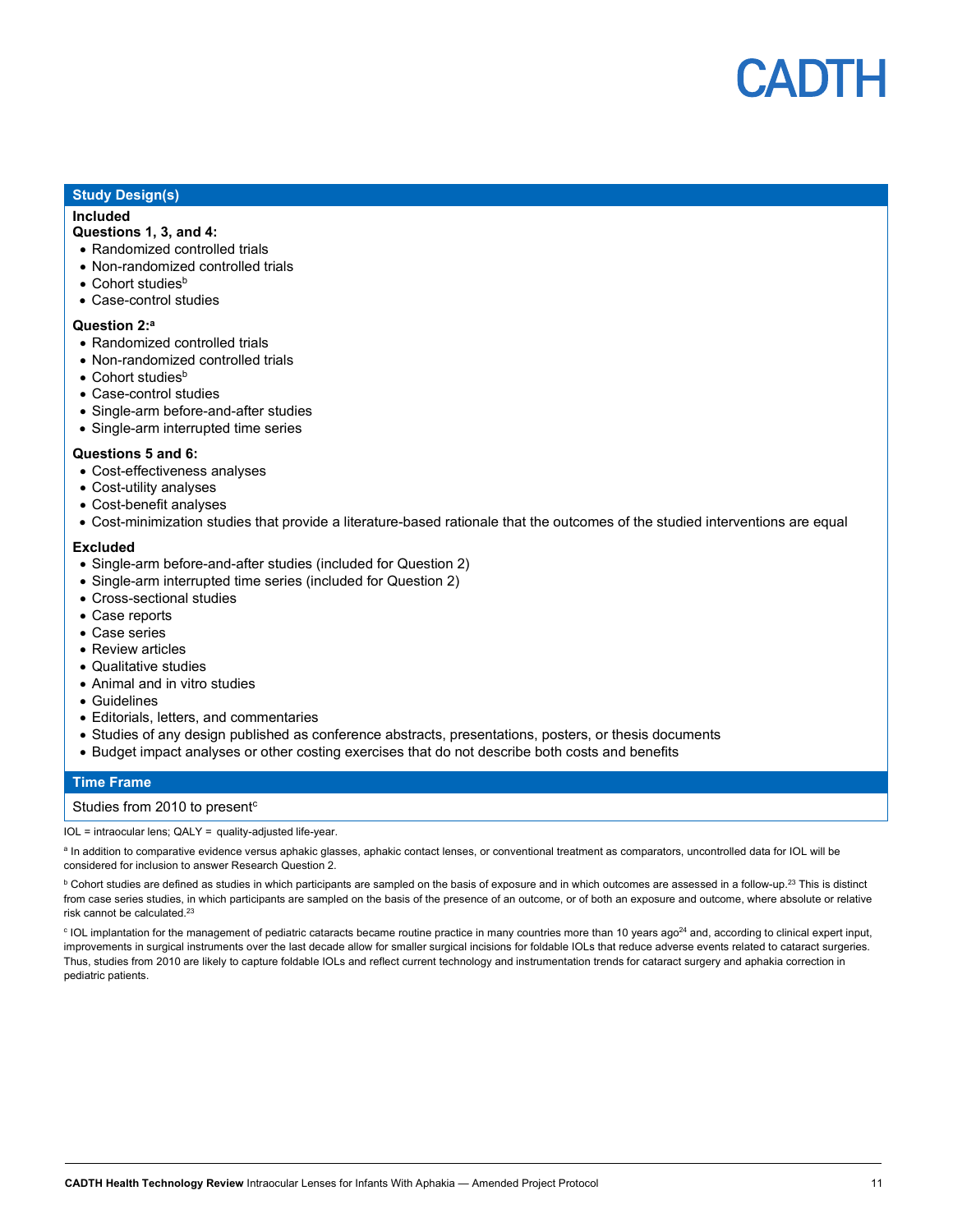#### <span id="page-11-0"></span>**Screening and Selecting Studies for Inclusion**

#### Inclusion Criteria

Studies will be included if they meet the eligibility criteria outlined in [Table 1](#page-9-1) and are published in English. Publications in other languages will not be included given the evidence suggesting that excluding non-English language publications from evidence synthesis generally does not change conclusions.<sup>25,26</sup> If multiple publications are identified for the same study, they will all be included and cited. However, only unique data will be extracted without duplication and discussed as a single study.

The population of interest is pediatric patients with non-congenital aphakia. Studies with mixed populations that included patients who do not meet the age eligibility criteria of a specific research question will be considered for inclusion if they reported separate results for the eligible patients or if the eligible patients constituted 95% or more of the entire study population. The 95% threshold was chosen because it is consistent with the convention of setting the alpha at 0.05 (e.g., similar to the  $P = 0.05$  threshold and 95% confidence interval). The decision to include or exclude a study that reported age in mean  $\pm$  standard deviation will be made by estimating the 95% predictive interval using the t- or z-statistic. Studies with mixed populations that do not report on the age of the included participants in a manner that allows for the assessment of the ≥ 95% rule (e.g., a range without breakdowns or a mean without a standard deviation that can be used with the t- or z-statistic to determine the 95% predictive interval) will be excluded. Based on clinical expert input, it is recognized that congenital aphakia requires different treatment but is rare. Therefore, studies or findings will be excluded if they are specifically on congenital aphakia or if they are on a mix of congenital and non-congenital aphakia. Studies or findings that do not specify the type(s) of aphakia included will be eligible for inclusion.

The intervention of interest is implanted foldable IOLs. Therefore, studies or findings that focused exclusively on non-foldable IOLs or included both foldable and non-foldable IOLs will be considered out of scope. IOL implantation for the management of pediatric cataracts became routine practice in many countries more than 10 years ago<sup>24</sup> and, according to clinical expert input, improvements in surgical instruments over the last decade allow for smaller surgical incisions for foldable IOLs that reduce adverse events related to cataract surgeries. Therefore, on the assumption that foldable IOLs were widely implemented in many countries by 2010, studies or findings that did not report whether foldable or nonfoldable IOLs were implanted will be considered for inclusion since our search will be limited to 2010 onward.

#### Exclusion Criteria

Studies that do not meet the eligibility criteria outlined in [Table 1,](#page-9-1) are duplicate publications, or were published before 2010 will be excluded. Studies that state that they investigated experimental IOLs not available for usual clinical practice will not be eligible for inclusion.

#### <span id="page-11-1"></span>**Study Selection**

Two reviewers will independently select potentially relevant citations by screening all titles and abstracts identified through the literature searches, using the eligibility criteria presented in [Table 1.](#page-9-1) The study selection will be conducted using the systematic review management software DistillerSR (Evidence Partners, Ottawa, Canada). If at least one reviewer considers any titles or abstracts potentially relevant during the first-level (Level 1) screening, the full-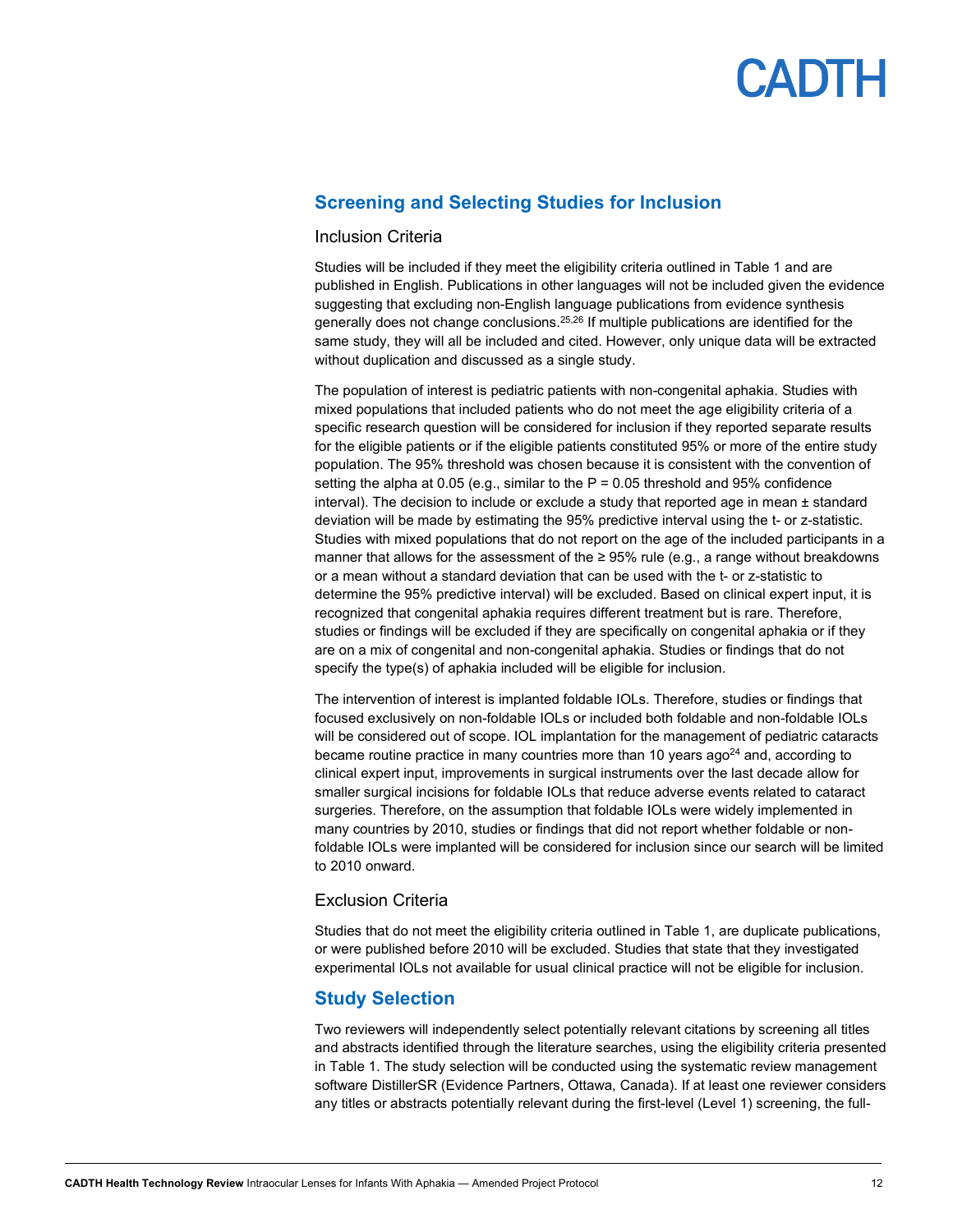## **ADTH**

text articles of the citations will be retrieved for a second-level (Level 2) screening to confirm their eligibility. The same 2 reviewers will independently conduct the Level 2 screening, examining all full-text articles for inclusion in the review. Consensus between the 2 reviewers will be required for the inclusion of each article. Disagreements between the reviewers will be resolved through discussion or by involving a third reviewer, if needed.

A list of studies selected for inclusion in the review will be posted to the CADTH website for 10 business days to allow stakeholder review and feedback. All additional potentially relevant studies identified through stakeholder feedback will be reviewed following the previously described process. In addition, publications meeting the selection criteria for the review that are identified via literature search alerts prior to the completion of the stakeholder feedback period for the draft report will be incorporated into the analysis. Relevant studies identified after the stakeholder feedback period will be described in the discussion, focusing on comparing their results with those obtained from the synthesis of earlier reports included in the review.

The study selection process will be outlined in a Preferred Reporting Items for Systematic Reviews and Meta-Analyses (PRISMA)<sup>27</sup> flow chart and a list of included and excluded studies will be provided in the final report, together with the reasons for exclusion.

#### <span id="page-12-0"></span>**Data Extraction**

One reviewer will perform data extraction directly into tables created in Microsoft Word and a second reviewer will independently check the extracted data for accuracy and completeness to ensure that all relevant data from each included study are extracted. Disagreements will be resolved through discussion until consensus is reached or through adjudication by a third reviewer, if necessary. The following data will be extracted:

- study characteristics (e.g., first author's name, publication year, the country where the study was conducted, funding sources)
- study methodology (e.g., study design and objectives, inclusion and exclusion criteria, recruitment method, setting)
- population details (e.g., number of participants, age, sex, gender, unilateral or bilateral cataracts, baseline characteristics)
- intervention details (e.g., information about the IOL implanted, such as the type of IOL [e.g., foldable or non-foldable], the construction material, the year of surgery)
- comparator details (e.g., aphakic glasses, aphakic contact lenses)
- outcome details (e.g., measurement method, unit of measurement, length of follow-up), results, and conclusions for the overall findings and for subgroups of interest.

For economic evaluation studies, examples of additional data that will be extracted include the type of analysis, time horizon, perspective, modelling approach, and main assumptions, as well as the sources of clinical, cost, and utility data used in analysis. Data on relevant outcomes will be extracted for any duration of follow-up reported in the included studies. All unadjusted and adjusted measures of treatment effects — such as risk ratios, odds ratios, or risk differences for dichotomous outcomes and mean differences or standardized mean differences for continuous outcomes — and any results of statistical manipulations performed or statistical tests reported on those measures will be reported.

Attempts will be made to contact corresponding authors to obtain missing relevant data, if those data are needed for a MA, or to clarify conflicting relevant data in the included studies.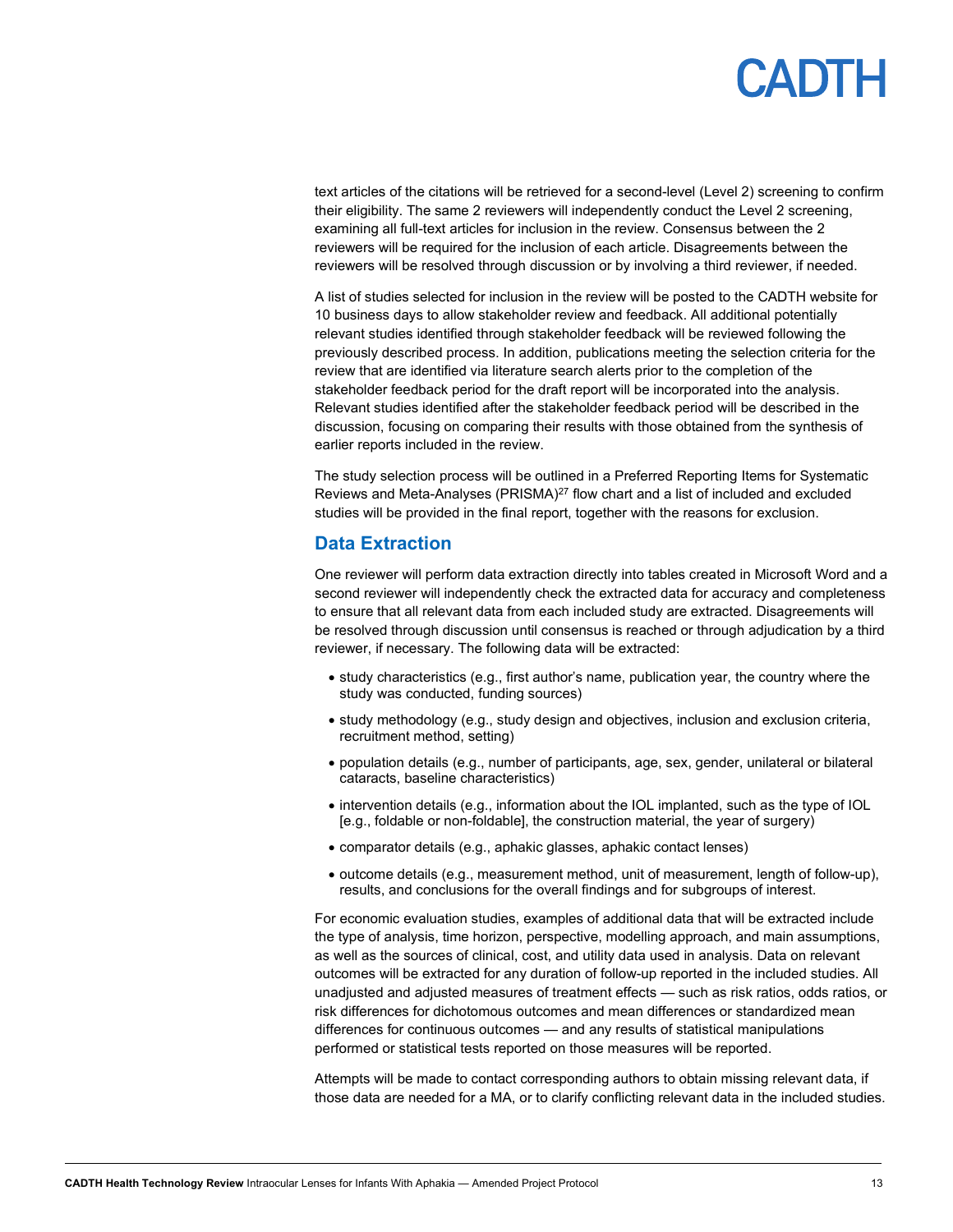Relevant data will be deemed missing if numerical data supporting qualitative statements or findings presented in figures are absent. If the authors do not provide the requested numerical data related to findings presented in a figure, the best numerical estimates based on the figure will be used in the MA. Relevant data will be deemed conflicting if there are discrepancies within the study (e.g., between the abstract and the main text of a publication) or between different publications of the same study. If the authors do not provide clarifications for the conflicting information, all data will be reported and the most conservative data available will be incorporated into an MA, if performed.

### <span id="page-13-0"></span>**Critical Appraisal**

Two reviewers will independently conduct risk-of-bias assessments of the eligible studies and compare them, resolving any disagreements and reaching consensus through discussion or by involving a third reviewer, if needed. The risk of bias in randomized controlled trials will be evaluated using the methods described in the revised Cochrane riskof-bias tool for randomized trials (RoB 2). $^{28}$  The RoB 2 assessment tool is structured into 5  $\,$ domains to evaluate biases arising from the randomization process, deviations from intended interventions, missing outcomes data, measurement of the outcome, and selection of the reported result. Signaling questions in each domain helps the user make domain-level judgments about the risk of bias by answering "Yes," "Probably Yes," "Probably No," "No," and "No Information." A judgment of low risk of bias, high risk of bias, or some concerns will be assigned for each domain. The overall risk of bias of each trial will be rated and designated as low risk of bias, some concerns, or high risk of bias based on the domainlevel determinations. <sup>28</sup> A rationale will be provided for decisions about the risk of bias for both the domain-level and overall assessments.

The risk of bias in non-randomized studies will be assessed using the Risk of Bias Assessment Tool for Non-randomized Studies (RoBANS).<sup>29,30</sup> RoBANS contains 8 domains evaluating the risk of biases in a study due to the possibility of target group comparisons, target group selection, confounder, exposure measurement, blinding of assessors, outcomes assessment, incomplete outcomes data, and selective outcomes reporting.29,30 The tool was selected for its reliability, validity, and user-friendly design. A judgment of low risk of bias, high risk of bias, or unclear risk of bias will be assigned for each domain using the criteria provided in the instrument. $^{29}$  The overall risk of bias for each study will be classified as low, some, or high, based on the domain-level judgments about the risk of bias, following the RoB 2 guidance, $28$  as RoBANS did not provide a specific approach for making study-level judgments. A rationale will be provided for decisions about the risk of bias for both the domain-level and overall assessments.

For sources of bias that may differ across outcomes within a single primary study (i.e., bias due to deviations from missing outcomes data and measurement of the outcomes in randomized controlled trials; outcomes assessment and incomplete outcomes data in nonrandomized studies), the risk of bias will be assessed for individual outcomes within individual studies.

The quality of identified cost-effectiveness studies selected for this systematic review will be assessed using the Drummond checklist for economic evaluations.<sup>31</sup> The Drummond checklist consists of 35 items for a reviewer to critically appraise economic evaluation studies regarding the study design, data collection, and the analysis and interpretation of results.31 A rationale will be provided for the assessments based on this checklist.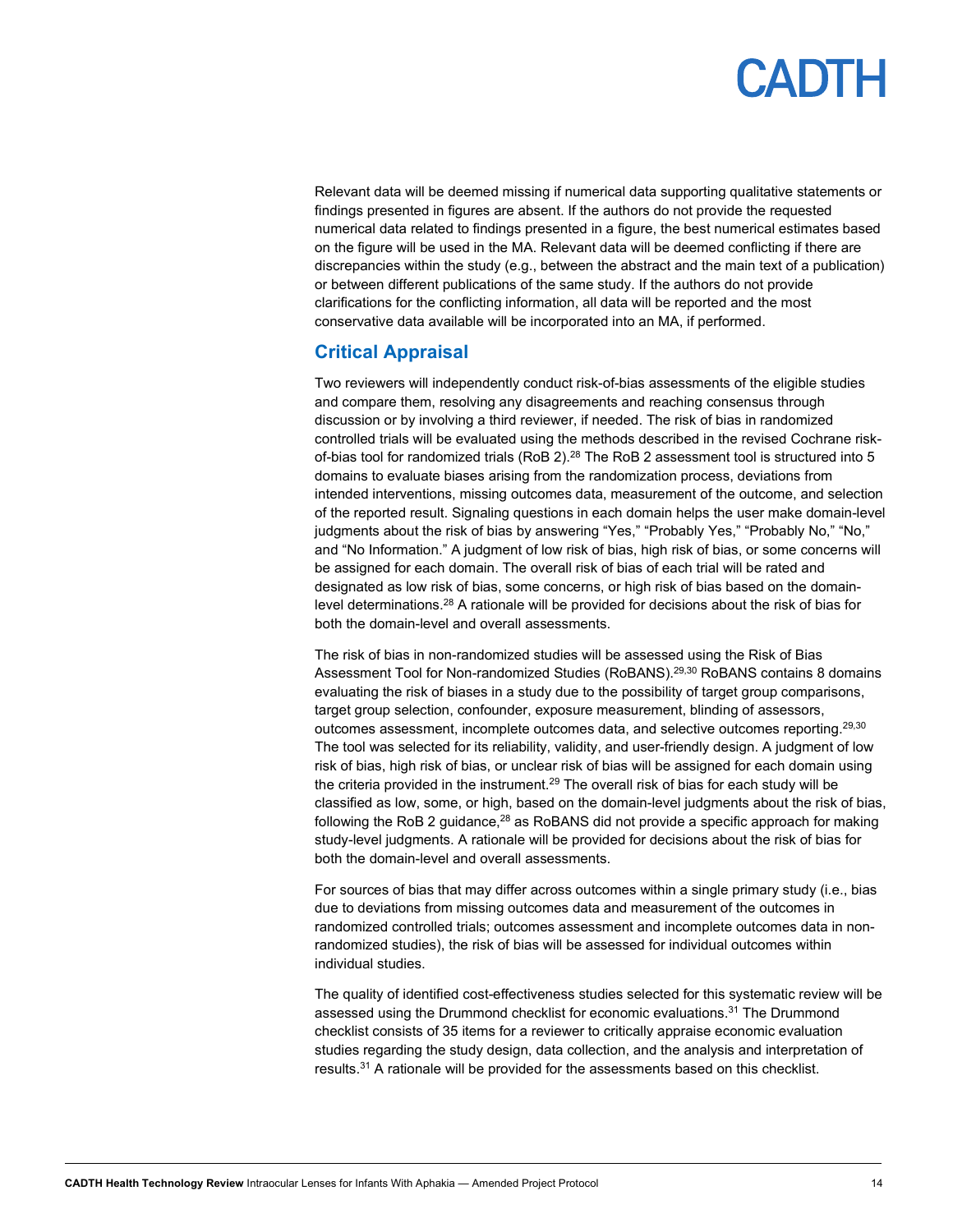In evaluating the risk of bias in the included studies, the critical appraisal tools will be considered as guides and additional insight beyond the instruments' signaling items will be applied when necessary. The results of the risk-of-bias assessment will be reported by describing each study's strengths and limitations narratively; summary scores will not be calculated. Studies will not be excluded from the review based on the results of the critical appraisal. However, the critical appraisal results and how they affect study findings will be used to assess confidence in the evidence from the individual studies.

#### <span id="page-14-0"></span>**Data Analysis and Synthesis**

#### Narrative Synthesis

Narrative syntheses will be performed, summarizing relevant data in tables for each study, together with descriptions in the main text for details and clarity. The study and patient characteristics will be considered in the analysis of the effectiveness and safety measures across the studies to determine the likelihood of clinical benefits or harm. The within- and between-study relationships will be evaluated, and the findings about the direction and magnitude of any observed effects, trends, and deviations will be summarized and discussed by research question and by comparator. Where data are available, results about the clinical effectiveness and safety will be reported separately for the comparison of IOL with aphakic glasses from contact lenses. If possible, any impact of applying the ≥ 95% inclusion rule for age, or including studies or findings that did not specify non-congenital aphakia or foldable IOLs, will be examined (e.g., by summarizing the findings separately). Outcomes will be reported in the measurement units used by the study authors and results will be interpreted with due consideration for the differences in the instruments of assessment across the studies.

A narrative summary of the results of the critical appraisal for each included study will be provided. Specifically, tables will be developed to present the answers to the questions within the critical appraisal tools and a narrative description of the strengths and limitations of the included studies will be provided within the main text of the report to give the reader an overview of the methodological quality of the literature. Although studies will not be excluded from this review based on the critical appraisal results, the discussions and conclusions of the final report will emphasize the findings from higher-quality studies.

#### Quantitative Synthesis

In addition to the narrative synthesis, the results of the included studies will be pooled in meta-analyses if data are sufficiently homogeneous in their clinical, methodological, and statistical characteristics. Clinical, methodological, and statistical heterogeneity and whether studies are sufficiently homogeneous for pooling will be assessed in consultation with clinical and methods experts.

MAs will be considered for each outcome of interest for each research question on clinical effectiveness and safety. If the included studies are deemed too heterogeneous to combine, a quantitative pooling of results from individual studies will be deemed inappropriate. In that case, the affected studies will be summarized narratively only, and the reasons for not pooling will be provided. If deemed appropriate, MAs will be conducted for each outcome of interest (e.g., visual acuity, health-related quality of life, the risk for adverse events) reported across multiple studies showing sufficient homogeneity. Results from randomized and nonrandomized studies will not be pooled in analysis. Instead, separate MAs will be conducted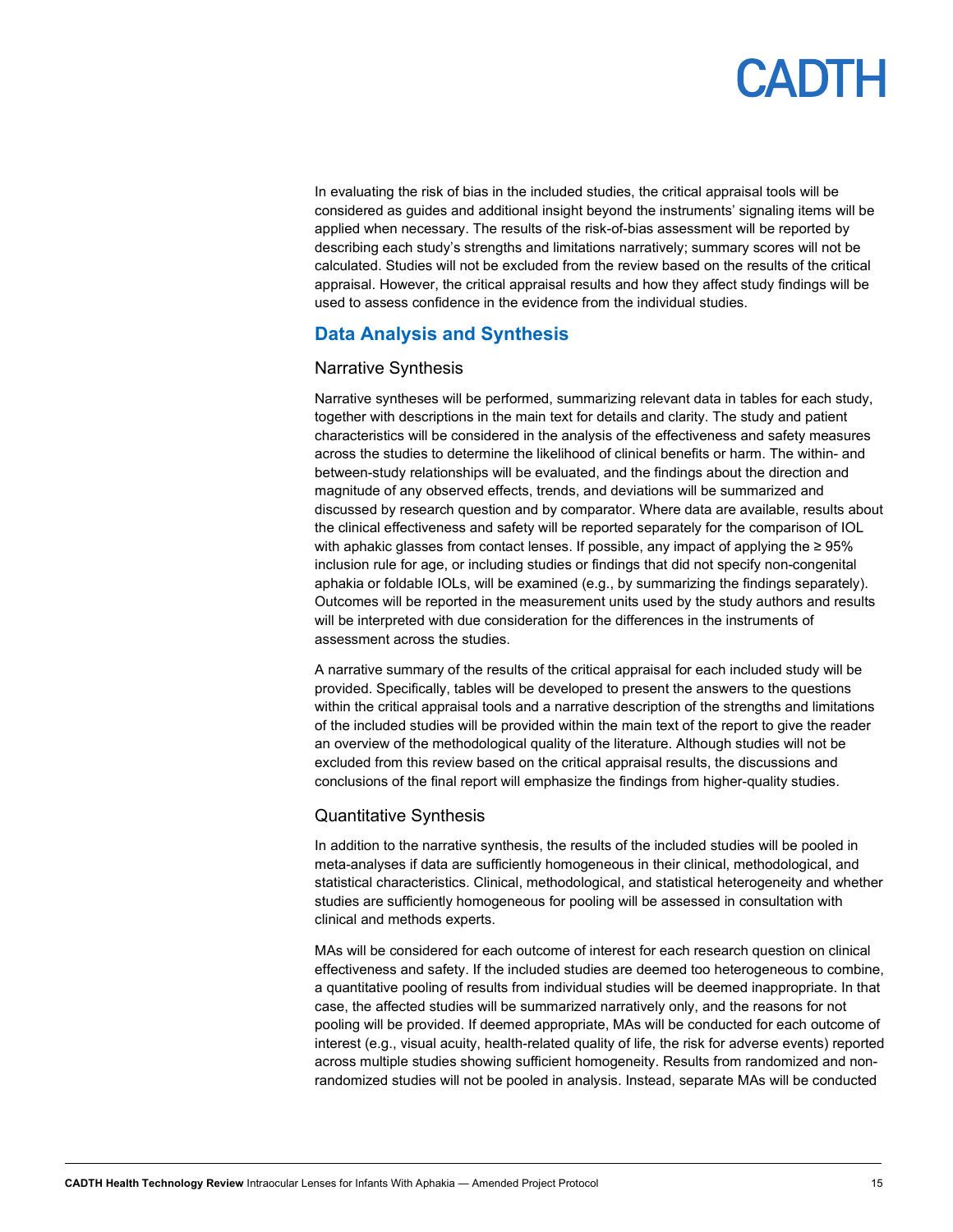## **ANTH**

for these 2 types of study designs. Random and/or fixed models will be considered, as appropriate.

As aggregate data will be used, the unit of analysis will be the primary study. Dichotomous data will be analyzed as risk ratios or odds ratios to allow for comparisons across studies. Continuous data will be analyzed using either mean differences or standardized mean differences. Mean differences will be used when pooling studies that used the same outcome measure. Standardized mean differences will be applied when pooling studies with different measures of assessment of the same outcome. If both unadjusted and adjusted effects are reported, the adjusted effects will be used in MAs. If multiple adjusted estimates of effects are reported, the one that is judged to minimize the risk of bias due to confounding will be used in MAs.

Statistical heterogeneity will be assessed using graphical presentations (e.g., forest plots) and calculations of the Chi<sup>2</sup> statistic and the  $I^2$  statistic, which quantifies the variability in effect estimates due to heterogeneity rather than chance (i.e., sampling error).  $32$ Heterogeneity will be interpreted with guidance from Higgins and colleagues,<sup>33</sup> which defines low, moderate, and high I<sup>2</sup> values as 25%, 50%, and 75%, respectively. Heterogeneity will be interpreted with true P values.

If there are 10 or more included studies of a given study design and a particular outcome, publication bias will be assessed visually using funnel plots and objectively using Egger's regression test and Begg's rank correlation test.34

MAs will be carried out using the Cochrane Review Manager software (version 5.3, or the most up-to-date version available at the time of analysis).

#### Subgroup Analyses

In addition to analyzing the individual outcomes by research questions for the overall population, narrative and quantitative analyses in the following subgroups will be conducted as data permit:

- Age (e.g., studies or findings on mixed populations versus no mixed populations based on the age eligibility criteria for each research question; 0 to  $\leq 6$  months versus > 6 to ≤ 12 months for Research Questions 1, 2, and 5; 0 to ≤ 6 months, > 6 to ≤ 12 months, or > 12 to ≤ 24 months versus > 24 months up to 12 years of age for Research Questions 3, 4, and 6)
- Eye involvement (e.g., bilateral versus unilateral)
- Time of surgery (e.g., before 2010 versus 2010 and beyond to evaluate any difference in outcomes that might be attributable to advances in surgical instruments and technology, and broader uptake in foldable IOL use compared with single-unit rigid IOLs in Canada).

#### Reporting of Findings

The systematic review will be prepared in consideration of relevant reporting guidelines (e.g., PRISMA statement,  $35$  PRISMA harms,  $36$  Meta-analysis of Observational Studies in Epidemiology [MOOSE] reporting checklist,<sup>37</sup> Synthesis Without Meta-analysis [SWiM] guideline38) and will meet the criteria outlined in A Measurement Tool to Assess Systematic Reviews 2 (AMSTAR 2) checklist.39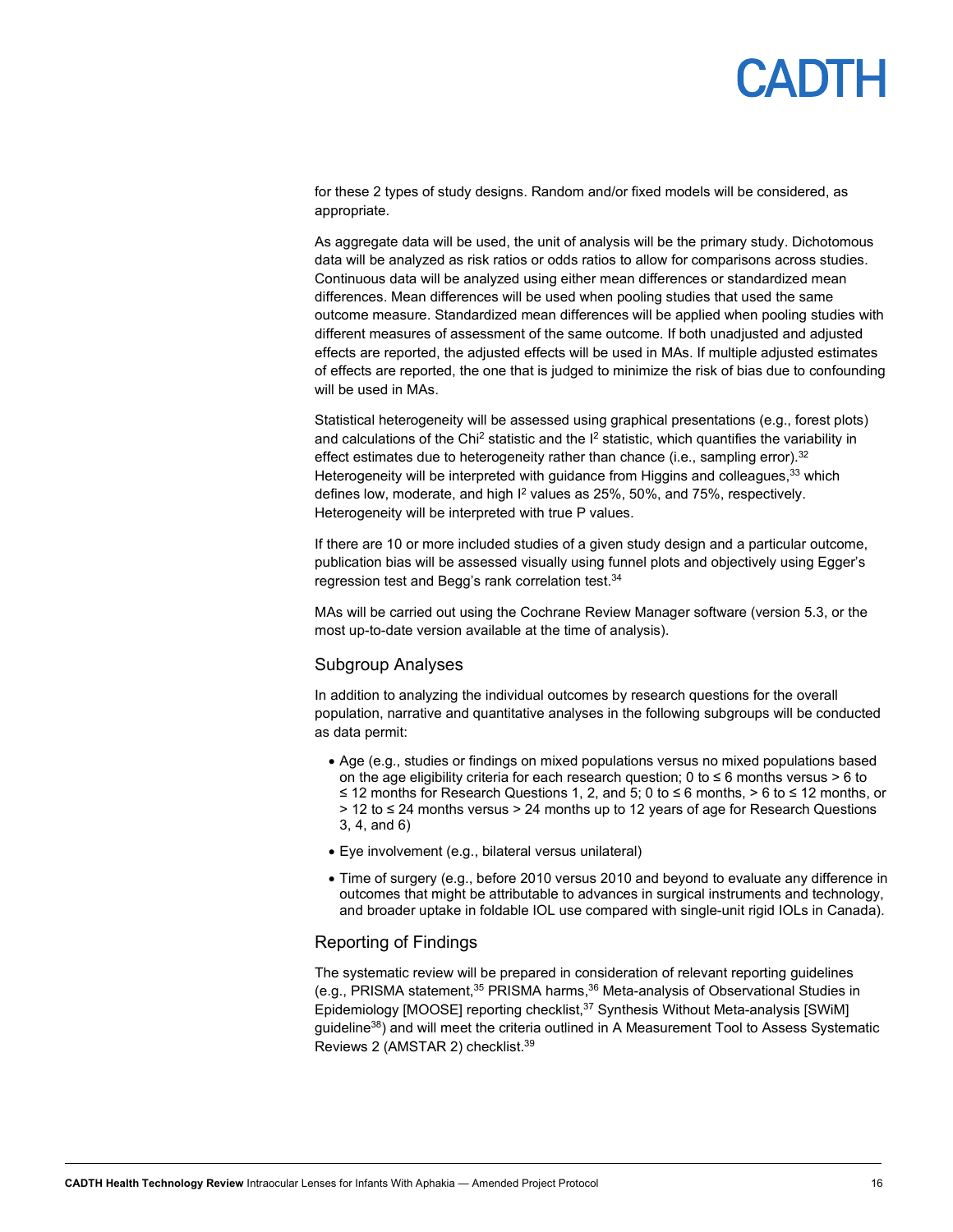

### <span id="page-16-0"></span>**Opportunities for Stakeholder Feedback**

All stakeholders will be given the opportunity to provide feedback on the draft included studies list and the draft report. Unpublished data identified as part of the feedback process may only be included if the source of data is in the public domain.

### <span id="page-16-1"></span>**Patient and Family Engagement**

CADTH involves patients, families, and patient groups to improve the quality and relevance of our assessments, ensuring that the affected patients and caregivers have an opportunity to provide input into the report. CADTH has adopted a *Framework for Patient Engagement in Health Technology Assessment*. The framework includes standards for patient involvement in individual HTAs and support and guide our activities involving patients. For this systematic review, the value of relevance and the belief that patients have the knowledge, perspectives, and unique experiences that contribute to essential evidence for HTA will guide our patient engagement activities. CADTH will engage people with direct experience of treatment such as parents, caregivers of pediatric patients, or older children themselves who have received treatment for aphakia.

#### <span id="page-16-2"></span>**Invitation to Participate and Consent**

A CADTH Patient Engagement Officer will reach out to relevant support and advocacy groups, clinical experts, and other CADTH networks to identify potential collaborators. The Patient Engagement Officer will contact potential participants by email to explore their interest in becoming involved. The preliminary request will include the purpose and scope of this systematic review, the purpose of engagement, and the nature of engagement activities. The Patient Engagement Officer will obtain informed consent from the participants to share their information and comments with CADTH staff.

#### <span id="page-16-3"></span>**Engagement Activities**

Participants will be asked to reflect on their personal experiences at several time points during the assessment, including:

- before protocol finalization
- during the drafting of the initial reviews
- upon completion of the final report.

Perspectives gained through the engagement process will be used in several ways, including ensuring the relevance of outcomes of interest for the clinical assessment, commenting on themes emerging from the participants' experiences and perspectives, implementation reviews, and commenting on other key concepts that were identified through prior scoping activities. Parents or caregivers' involvement will enable the research team to consider the evidence alongside an understanding of the wider real-life experiences. Participants may provide valuable feedback on the clarity of writing and comment on the relevance of the findings to Canadian patients and families.

Once preliminary findings are available, the parents or caregivers will be invited to a discussion with the researchers. The conversation will explore the participant's perceptions of key findings, including if the findings are understandable and if they reflect personal experiences or understandings. This conversation will be used to consider the possible need to explore avenues of analysis that have been missed or underdeveloped, add additional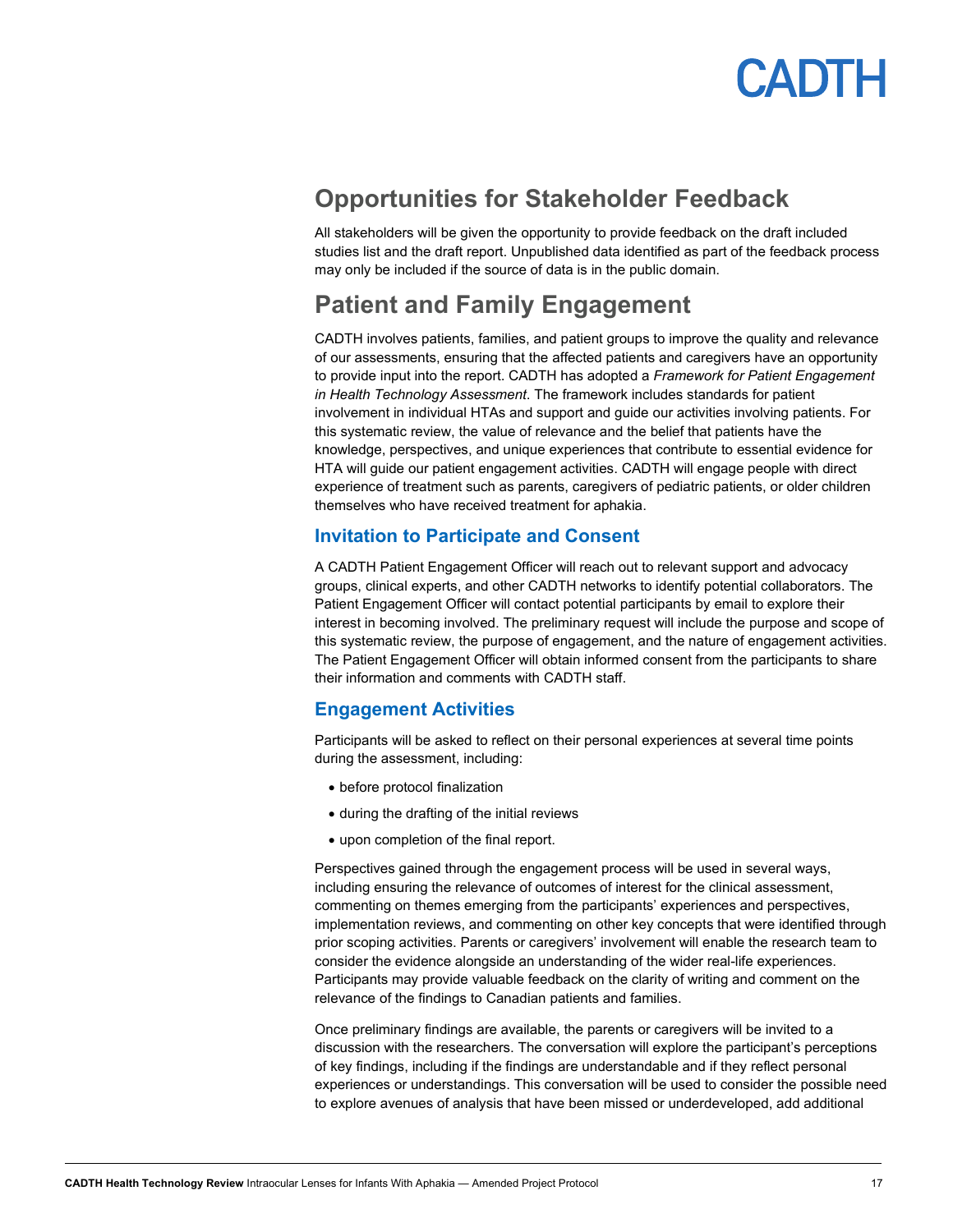concepts or experiences that relate to identified categories, or inform the processes underlying the implantation of IOLs to correct aphakia in infants and the context of analysis.

### <span id="page-17-0"></span>**Reporting**

The reporting of this section will follow the *Guidance for Reporting Involvement of Patients*  and the Public reporting checklist known as the GRIPP2 Short Form<sup>40</sup> and include the outcomes, discussion, and reflection items, as suggested by that guidance, to outline in a final report the process of engagement and where and how participants' contributions were used in the assessment. The Patient Engagement Officer will keep track of patient engagement activities and interactions in detailed notes and communications, which will be stored on a password-protected network drive and will be permanently deleted in accordance with CADTH's document retention policy. CADTH will provide reflections and critical perspectives on the participating parents' or caregivers' involvement with the research team in the final report.

### <span id="page-17-1"></span>**Protocol Amendments**

If amendments are required at any time during the study, reasons for changes will be recorded in a study file and subsequently reported within the final report. If necessary, a rescreening of the previous literature search or an updated literature search will be performed to capture additional data, according to the amendments. Updates to the PROSPERO submission (CRD42021231143) and the project protocol on the CADTH website will be made, as appropriate.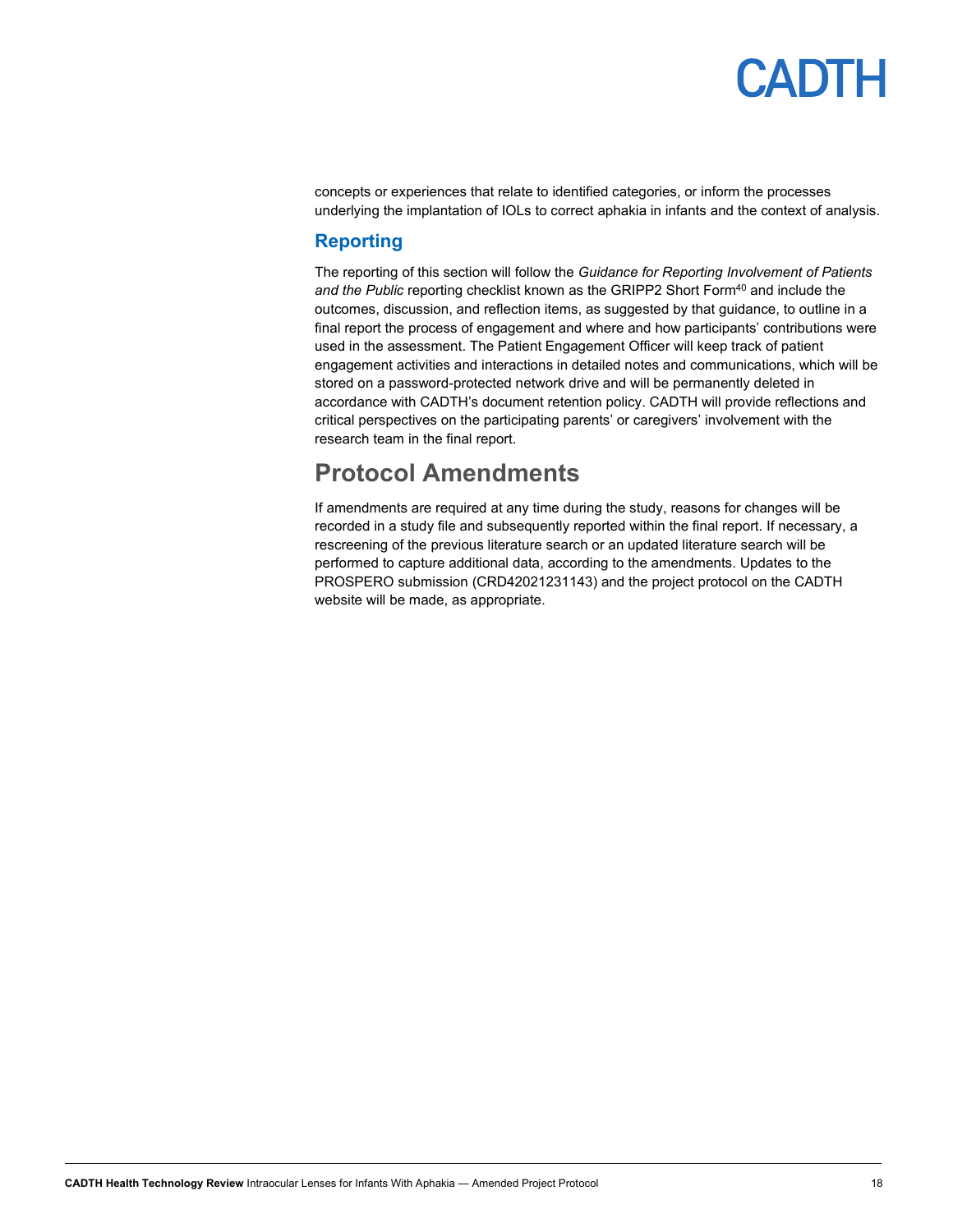## **ADIH**

### <span id="page-18-0"></span>**References**

- 1. Garin M. Aphakia in adults and children. 2018; [https://www.2020detroit.com/aphakia-in-adults-and-children/.](https://www.2020detroit.com/aphakia-in-adults-and-children/) Accessed 2020 Sep 25.
- 2. Christiano D. Aphakia. *Healthline* 2018[; https://www.healthline.com/health/eye-health/aphakia.](https://www.healthline.com/health/eye-health/aphakia) Accessed 2020 Sep 28.
- 3. National Institutes of Health Genetic and Rare Diseases Information Center (GARD). Congenital primary aphakia. 2011; [https://rarediseases.info.nih.gov/diseases/9952/congenital-primary-aphakia.](https://rarediseases.info.nih.gov/diseases/9952/congenital-primary-aphakia) Accessed 2020 Sep 25.
- 4. Moosajee M, Sarkar H. Congenital primary aphakia. *Orphanet* 2020[; https://www.orpha.net/consor/cgi-bin/OC\\_Exp.php?lng=EN&Expert=83461.](https://www.orpha.net/consor/cgi-bin/OC_Exp.php?lng=EN&Expert=83461)  Accessed 2021 Jan 4.
- 5. Royal National Institute of Blind People (RNIB). Congenital cataracts. 2019; https://www.rnib.org.uk/eye-health/eye-conditions/congenital-cataracts. Accessed 2020 Sep 25.
- 6. Wilson ME. Pediatric cataracts: overview. 2015[; https://www.aao.org/disease-review/pediatric-cataracts-overview.](https://www.aao.org/disease-review/pediatric-cataracts-overview) Accessed 2020 Sep 25.
- 7. Costakos DM. Eye disorders. In: Kliegman RM, Lye PS, Bordini B, Toth H, Basel D, eds. *Nelson pediatric symptom-based diagnosis*. Amsterdam (NL): Elsevier; 2018:563-593.e562.
- 8. Drack AV. Pediatric ophthalmology. In: Palay DA, Krachmer JH, eds. *Primary care opthalmology*. 2nd ed. Maryland Heights (MO): Mosby; 2005:229-273.
- 9. Medsinge A, Nischal KK. Pediatric cataract: challenges and future directions. *Clin Ophthalmol.* 2015;9:77-90.
- 10. Medical Dictionary. Accomodation. 2021[; https://medical-dictionary.thefreedictionary.com/accommodation.](https://medical-dictionary.thefreedictionary.com/accommodation) Accessed 2021 Jan 3.
- 11. Kierstan Boyd. IOL implants: lens replacement after cataracts. *American Academy of Ophthalmology* 2019; [https://www.aao.org/eye](https://www.aao.org/eye-health/diseases/cataracts-iol-implants)[health/diseases/cataracts-iol-implants.](https://www.aao.org/eye-health/diseases/cataracts-iol-implants) Accessed 2021 Jan 3.
- 12. Yorston D. Surgery for congenital cataract. *Community Eye Health.* 2004;17(50):23-25.
- 13. Baradaran-Rafii A, Shirzadeh E, Eslani M, Akbari M. Optical correction of aphakia in children. *J Ophthalmic Vis Res.* 2014;9(1):71-82.
- 14. Chen J, Chen Y, Zhong Y, Li J. Comparison of visual acuity and complications between primary IOL implantation and aphakia in patients with congenital cataract younger than 2 years: a meta-analysis. *J Cataract Refract Surg.* 2020;46(3):465-473.
- 15. Giles K, Ernest M, Christelle D, et al. Aphakia correction by injection of foldable intra ocular lens in the anterior chamber. *Ophthalmol Eye Dis.* 2013;5:17- 22.
- 16. Chang DF. Intraocular lenses for cataract surgery (general info). *Chang Cataract* [https://www.changcataract.com/cataract-information-center-los](https://www.changcataract.com/cataract-information-center-los-altos/selecting-your-lens-implant/intraocular-lenses-for-cataract-surgery/)[altos/selecting-your-lens-implant/intraocular-lenses-for-cataract-surgery/.](https://www.changcataract.com/cataract-information-center-los-altos/selecting-your-lens-implant/intraocular-lenses-for-cataract-surgery/) Accessed 2021 Jan 3.
- 17. Magli A, Forte R, Rombetto L. Long-term outcome of primary versus secondary intraocular lens implantation after simultaneous removal of bilateral congenital cataract. *Graefes Arch Clin Exp Ophthalmol.* 2013;251(1):309-314.
- 18. Lambert SR, Aakalu VK, Hutchinson AK, et al. Intraocular lens implantation during early childhood: A report by the American Academy of Ophthalmology. *Ophthalmology.* 2019;126(10):1454-1461.
- 19. Vasavada AR, Vasavada V. Current status of IOL implantation in pediatric eyes: an update. *Expert Rev Med Devices.* 2017:1-9.
- 20. Kruger SJ, DuBois L, Becker ER, et al. Cost of intraocular lens versus contact lens treatment after unilateral congenital cataract surgery in the infant aphakia treatment study at age 5 years. *Ophthalmology.* 2015;122(2):288-292.
- 21. McGowan J, Sampson M, Salzwedel DM, Cogo E, Foerster V, Lefebvre C. PRESS Peer Review of Electronic Search Strategies: 2015 guideline statement. *J Clin Epidemiol.* 2016;75:40-46.
- 22. Grey matters: a practical tool for searching health-related grey literature. Ottawa (ON): CADTH; 2019[: https://www.cadth.ca/grey-matters.](https://www.cadth.ca/grey-matters) Accessed 2020 Dec 15.
- 23. Dekkers OM, Egger M, Altman DG, Vandenbroucke JP. Distinguishing case series from cohort studies. *Ann Intern Med.* 2012;156(1 Pt 1):37-40.
- 24. Solebo AL, Cumberland P, Rahi JS. 5-year outcomes after primary intraocular lens implantation in children aged 2 years or younger with congenital or infantile cataract: findings from the IoLunder2 prospective inception cohort study. *Lancet Child Adolesc Health.* 2018;2(12):863-871.
- 25. Morrison A, Polisena J, Husereau D, et al. The effect of English-language restriction on systematic review-based meta-analyses: a systematic review of empirical studies. *Int J Technol Assess Health Care.* 2012;28(2):138-144.
- 26. Nussbaumer-Streit B, Klerings I, Dobrescu AI, et al. Excluding non-English publications from evidence-syntheses did not change conclusions: a metaepidemiological study. *J Clin Epidemiol.* 2020;118:42-54.
- 27. Liberati A, Altman DG, Tetzlaff J, et al. The PRISMA statement for reporting systematic reviews and meta-analyses of studies that evaluate health care interventions: explanation and elaboration. *J Clin Epidemiol.* 2009;62(10):e1-e34.
- 28. Higgins JPT SJ, Page MJ, Sterne JAC, editors. Revised Cochrane risk-of-bias tool for randomized trials (RoB 2). London (GB): The Cochrane Collaboration; 2019[: https://drive.google.com/file/d/19R9savfPdCHC8XLz2iiMvL\\_71lPJERWK/view.](https://drive.google.com/file/d/19R9savfPdCHC8XLz2iiMvL_71lPJERWK/view) Accessed 2020 Dec 15.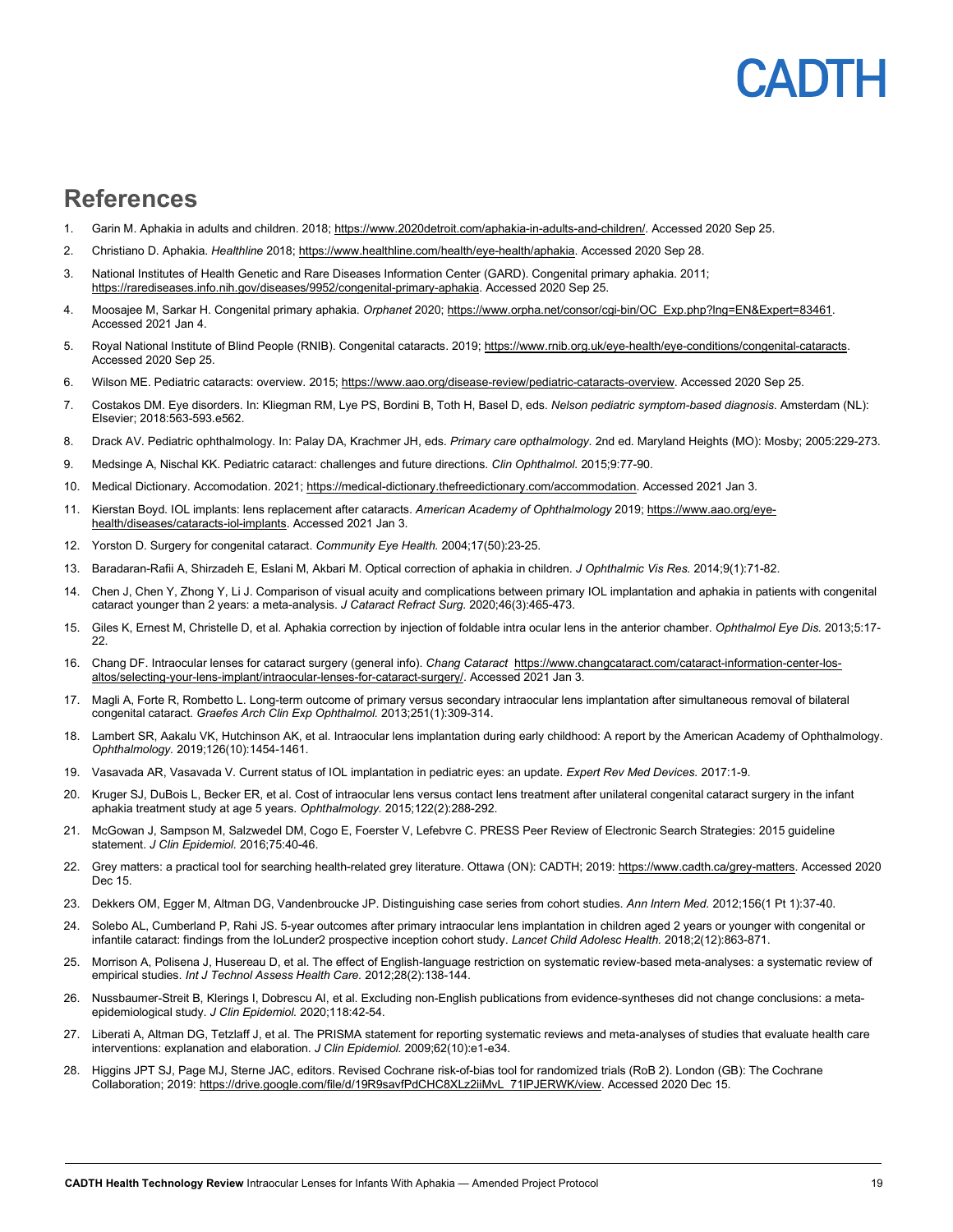- 29. Kim SY, Park JE, Lee YJ, et al. Testing a tool for assessing the risk of bias for nonrandomized studies showed moderate reliability and promising validity. *J Clin Epidemiol.* 2013;66(4):408-414.
- 30. Kim SY, Lee YJ, Seo HJ, Park JE. Revision of clinical research literature classification tool and risk of bias assessment tool. Wonju (KR): Health Insurance Review & Assessment Service; 2013: [http://repository.hira.or.kr/bitstream/2019.oak/1593/2/%EC%9E%84%EC%83%81%EC%97%B0%EA%B5%AC%EB%AC%B8%ED%97%8C%20%EB%B](http://repository.hira.or.kr/bitstream/2019.oak/1593/2/%EC%9E%84%EC%83%81%EC%97%B0%EA%B5%AC%EB%AC%B8%ED%97%8C%20%EB%B6%84%EB%A5%98%EB%8F%84%EA%B5%AC%20%EB%B0%8F%20%EB%B9%84%EB%9A%A4%EC%9E%84%EC%9C%84%ED%97%98%20%ED%8F%89%EA%B0%80%EB%8F%84%EA%B5%AC%20%EA%B0%9C%EC%A0%95%20%EC%97%B0%EA%B5%AC.pdf) [6%84%EB%A5%98%EB%8F%84%EA%B5%AC%20%EB%B0%8F%20%EB%B9%84%EB%9A%A4%EC%9E%84%EC%9C%84%ED%97%98%20%E](http://repository.hira.or.kr/bitstream/2019.oak/1593/2/%EC%9E%84%EC%83%81%EC%97%B0%EA%B5%AC%EB%AC%B8%ED%97%8C%20%EB%B6%84%EB%A5%98%EB%8F%84%EA%B5%AC%20%EB%B0%8F%20%EB%B9%84%EB%9A%A4%EC%9E%84%EC%9C%84%ED%97%98%20%ED%8F%89%EA%B0%80%EB%8F%84%EA%B5%AC%20%EA%B0%9C%EC%A0%95%20%EC%97%B0%EA%B5%AC.pdf) [D%8F%89%EA%B0%80%EB%8F%84%EA%B5%AC%20%EA%B0%9C%EC%A0%95%20%EC%97%B0%EA%B5%AC.pdf.](http://repository.hira.or.kr/bitstream/2019.oak/1593/2/%EC%9E%84%EC%83%81%EC%97%B0%EA%B5%AC%EB%AC%B8%ED%97%8C%20%EB%B6%84%EB%A5%98%EB%8F%84%EA%B5%AC%20%EB%B0%8F%20%EB%B9%84%EB%9A%A4%EC%9E%84%EC%9C%84%ED%97%98%20%ED%8F%89%EA%B0%80%EB%8F%84%EA%B5%AC%20%EA%B0%9C%EC%A0%95%20%EC%97%B0%EA%B5%AC.pdf) Accessed 2020 Dec 15.
- 31. Drummond MF, Jefferson TO. Guidelines for authors and peer reviewers of economic submissions to the BMJ. The BMJ Economic Evaluation Working Party. *BMJ.* 1996;313(7052):275-283.
- 32. Deeks JJ, Higgins JPT, Altman DG. Chapter 10: Analysing data and undertaking meta-analyses. In: Higgins JPT, Thomas J, eds. *Cochrane handbook for systematic reviews of interventions*. London (GB): The Cochrane Collaboration; 2020[: https://training.cochrane.org/handbook/current/chapter-10.](https://training.cochrane.org/handbook/current/chapter-10)  Accessed 2021 Jan 15.
- 33. Higgins JP, Thompson SG, Deeks JJ, Altman DG. Measuring inconsistency in meta-analyses. *BMJ.* 2003;327(7414):557-560.
- 34. Table 10.4.b: Proposed tests for funnel plot asymmetry. In: Higgins JPT, Green S, eds. *Cochrane handbook for systematic reviews of interventions, version 5.1.0*. London (GB): The Cochrane Collaboration; 2011[: https://handbook-5-](https://handbook-5-1.cochrane.org/chapter_10/table_10_4_b_proposed_tests_for_funnel_plot_asymmetry.htm) [1.cochrane.org/chapter\\_10/table\\_10\\_4\\_b\\_proposed\\_tests\\_for\\_funnel\\_plot\\_asymmetry.htm.](https://handbook-5-1.cochrane.org/chapter_10/table_10_4_b_proposed_tests_for_funnel_plot_asymmetry.htm) Accessed 2020 Mar 26.
- 35. Moher D, Liberati A, Tetzlaff J, Altman DG. Preferred reporting items for systematic reviews and meta-analyses: the PRISMA statement. *Ann Intern Med.*  2009;151(4):264-269, w264.
- 36. Zorzela L, Loke YK, Ioannidis JP, et al. PRISMA harms checklist: improving harms reporting in systematic reviews. *BMJ.* 2016;352:i157.
- 37. Stroup DF, Berlin JA, Morton SC, et al. Meta-analysis of observational studies in epidemiology: a proposal for reporting. Meta-analysis Of Observational Studies in Epidemiology (MOOSE) group. *JAMA.* 2000;283(15):2008-2012.
- 38. Campbell M, McKenzie JE, Sowden A, et al. Synthesis without meta-analysis (SWiM) in systematic reviews: reporting guideline. *BMJ.* 2020;368:l6890.
- 39. Shea BJ, Reeves BC, Wells G, et al. AMSTAR 2: a critical appraisal tool for systematic reviews that include randomised or non-randomised studies of healthcare interventions, or both. *BMJ.* 2017;358:j4008.
- 40. Staniszewska S, Brett J, Simera I, et al. GRIPP2 reporting checklists: tools to improve reporting of patient and public involvement in research. *BMJ.*  2017;358:j3453.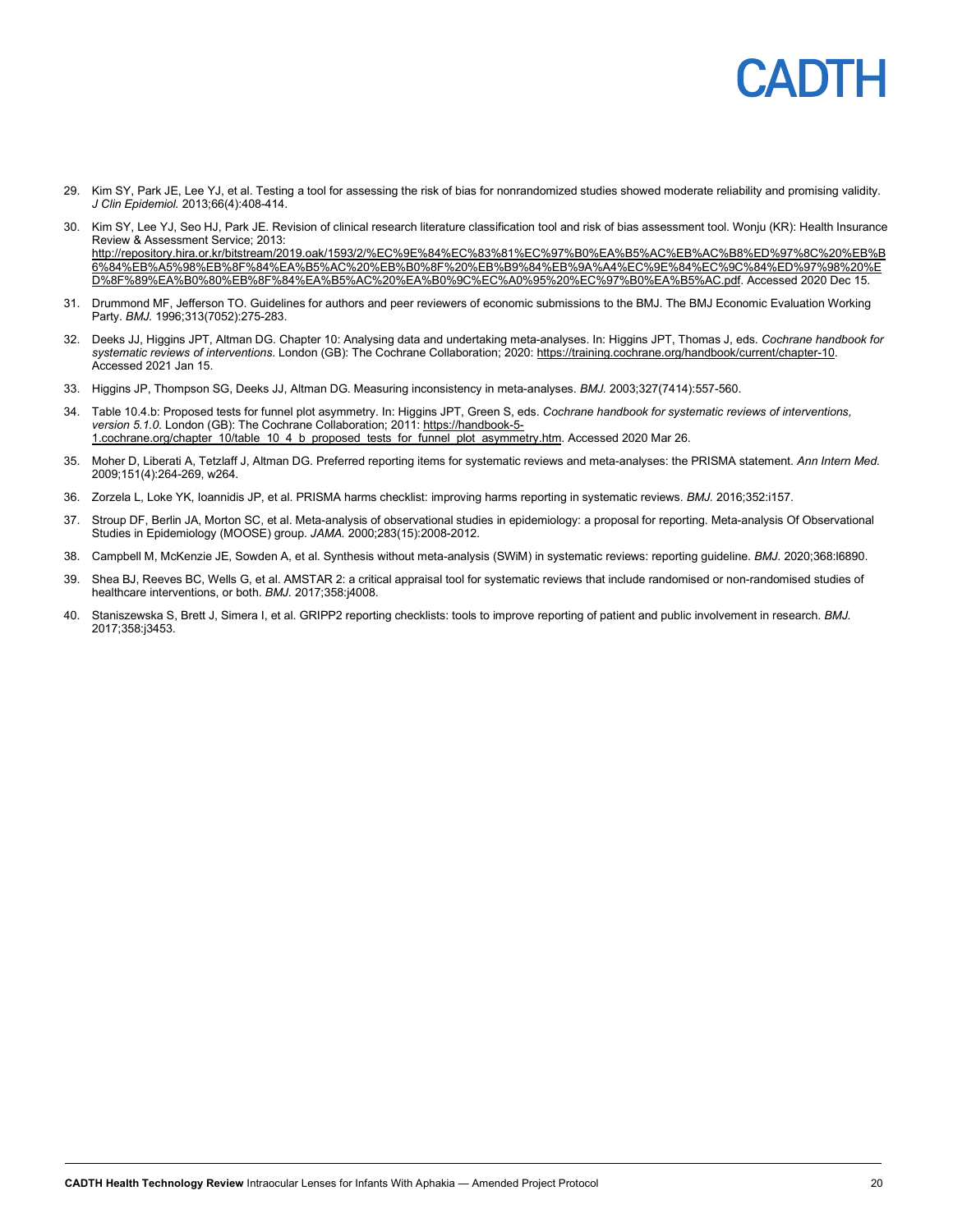## <span id="page-20-0"></span>**Appendix 1: Literature Search Strategy**

### **Clinical Literature Search**

| <b>OVERVIEW</b>     |                                                                                                                                                                                                                                               |  |
|---------------------|-----------------------------------------------------------------------------------------------------------------------------------------------------------------------------------------------------------------------------------------------|--|
| Interface:          | Ovid                                                                                                                                                                                                                                          |  |
| Databases:          | MEDLINE All (1946 to present)<br>Embase (1974 to present)<br>Cochrane Central Register of Controlled Trials (CCTR)<br>Note: Subject headings have been customized for each database. Duplicates between databases will<br>be removed in Ovid. |  |
| Date of Search:     | January 2021                                                                                                                                                                                                                                  |  |
| Alerts:             | Monthly search updates until project completion                                                                                                                                                                                               |  |
| Study Types:        | No filters applied to limit by study type                                                                                                                                                                                                     |  |
| Limits:             | Publication date limit: 2010 to present<br>Language limit: English-language<br>Conference abstracts: excluded                                                                                                                                 |  |
| <b>SYNTAX GUIDE</b> |                                                                                                                                                                                                                                               |  |
| $\prime$            | At the end of a phrase, searches the phrase as a subject heading                                                                                                                                                                              |  |
| exp                 | Explode a subject heading                                                                                                                                                                                                                     |  |
|                     | Before a word, indicates that the marked subject heading is a primary topic;<br>or, after a word, a truncation symbol (wildcard) to retrieve plurals or varying endings                                                                       |  |
| adj#                | Requires terms to be adjacent to each other within # number of words (in any order)                                                                                                                                                           |  |
| .ti                 | Title                                                                                                                                                                                                                                         |  |
| .ab                 | Abstract                                                                                                                                                                                                                                      |  |
| .kf                 | Author keyword heading word (MEDLINE)                                                                                                                                                                                                         |  |
| .kw                 | Author keyword (Embase); keyword (CENTRAL)                                                                                                                                                                                                    |  |
| vb.                 | Device trade name (Embase)                                                                                                                                                                                                                    |  |
| dq.                 | Candidate term word (Embase)                                                                                                                                                                                                                  |  |
| .jw                 | Journal word title (MEDLINE)                                                                                                                                                                                                                  |  |
| .jx                 | Journal word title (Embase)                                                                                                                                                                                                                   |  |
| medall              | Ovid database code: MEDLINE All, 1946 to present, updated daily                                                                                                                                                                               |  |
| oemezd              | Ovid database code; Embase, 1974 to present, updated daily                                                                                                                                                                                    |  |
| cctr                | Ovid database code; Cochrane Central Register of Controlled Trials                                                                                                                                                                            |  |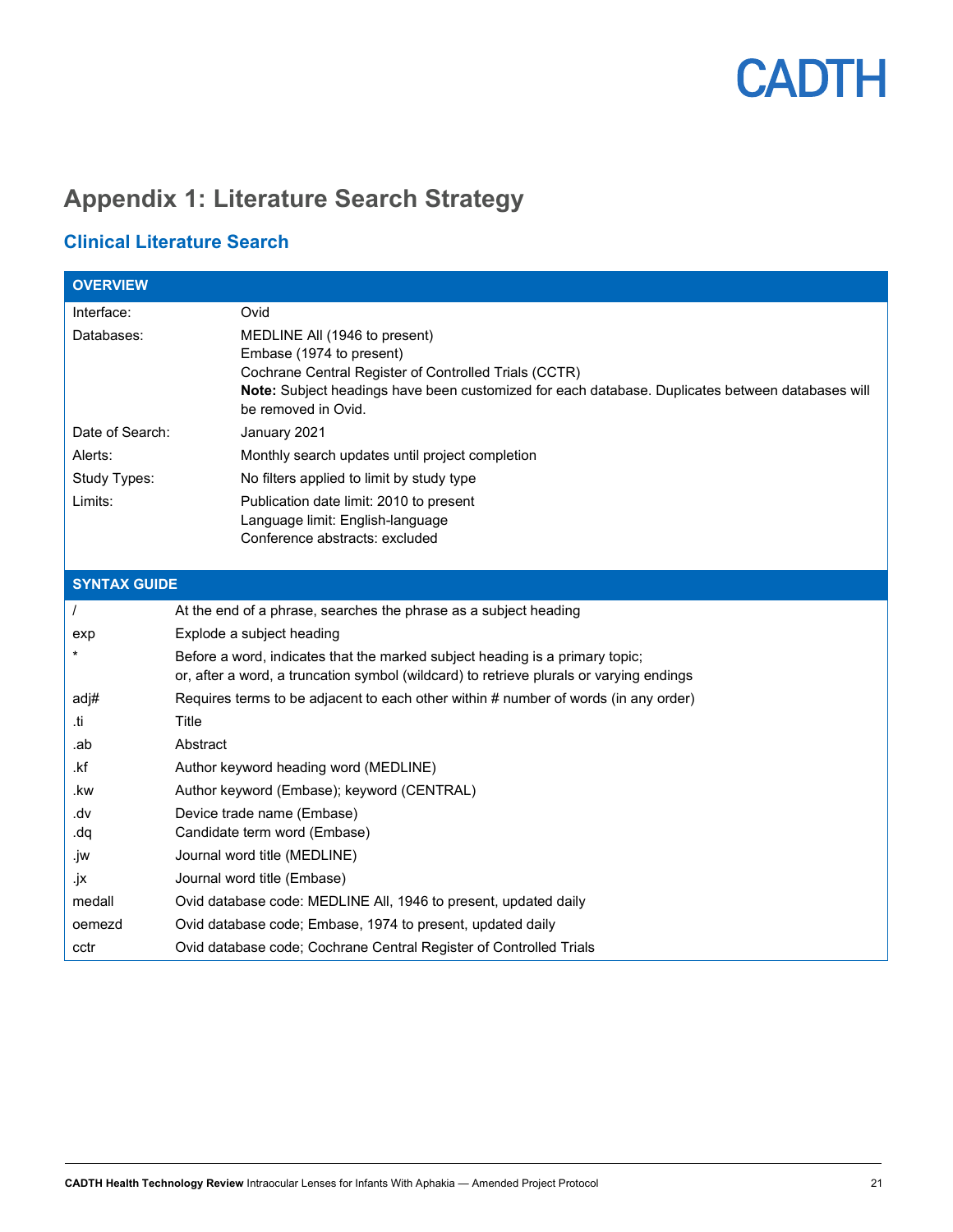

| <b>MULTI-DATABASE STRATEGY</b> |                                                                                                                                                                                                                                                                                                                                                                                                                                                                                                                     |  |
|--------------------------------|---------------------------------------------------------------------------------------------------------------------------------------------------------------------------------------------------------------------------------------------------------------------------------------------------------------------------------------------------------------------------------------------------------------------------------------------------------------------------------------------------------------------|--|
| Line #                         | <b>Search Strategy</b>                                                                                                                                                                                                                                                                                                                                                                                                                                                                                              |  |
| 1                              | exp aphakia/                                                                                                                                                                                                                                                                                                                                                                                                                                                                                                        |  |
| 2                              | aphaki*.ti,ab,kf,kw.                                                                                                                                                                                                                                                                                                                                                                                                                                                                                                |  |
| 3                              | ((absence or absent) adj3 lens*).ti,ab,kf,kw.                                                                                                                                                                                                                                                                                                                                                                                                                                                                       |  |
| 4                              | 1 or 2 or 3                                                                                                                                                                                                                                                                                                                                                                                                                                                                                                         |  |
| 5                              | exp Cataract Extraction/                                                                                                                                                                                                                                                                                                                                                                                                                                                                                            |  |
| 6                              | exp Cataract/                                                                                                                                                                                                                                                                                                                                                                                                                                                                                                       |  |
| 7                              | cataract*.ti,ab,kf,kw.                                                                                                                                                                                                                                                                                                                                                                                                                                                                                              |  |
| 8                              | 5 or 6 or 7                                                                                                                                                                                                                                                                                                                                                                                                                                                                                                         |  |
| 9                              | 4 or 8                                                                                                                                                                                                                                                                                                                                                                                                                                                                                                              |  |
| 10                             | Lens Implantation, Intraocular/                                                                                                                                                                                                                                                                                                                                                                                                                                                                                     |  |
| 11                             | exp Lenses, Intraocular/                                                                                                                                                                                                                                                                                                                                                                                                                                                                                            |  |
| 12                             | ((intraocular or intra ocular or artificial* or implant* or prosthe*) adj3 (lens or lenses)).ti,ab,kf,kw.                                                                                                                                                                                                                                                                                                                                                                                                           |  |
| 13                             | (pseudophaki* adj3 lens*).ti,ab,kf,kw.                                                                                                                                                                                                                                                                                                                                                                                                                                                                              |  |
| 14                             | (IOL or IOLs or acrysof* or enVista* or (Alcon* adj (MA60* or SA60*)) or (Artisan* adj Aphakia*)).ti,ab,kf,kw.                                                                                                                                                                                                                                                                                                                                                                                                      |  |
| 15                             | 10 or 11 or 12 or 13 or 14                                                                                                                                                                                                                                                                                                                                                                                                                                                                                          |  |
| 16                             | "Congenital, Hereditary, and Neonatal Diseases and Abnormalities"/ or Congenital abnormalities/ or exp Child/ or<br>exp Infant/ or exp Pediatrics/ or Pediatricians/ or Hospitals, Pediatric/ or Child Health/                                                                                                                                                                                                                                                                                                      |  |
| 17                             | (child or children or childhood or infant* or infancy or baby or babies or newborn* or new born* or neonat* or neo<br>nat* or preemie or preemies or months old or months of age or toddler* or paediatric* or pediatric* or girl or girls or<br>boy or boys or kid or kids or preschool* or pre school* or schoolage* or school age* or preteen* or pre teen* or ((1<br>year or one year or 2 year or two year or 2 years or two years) adj2 (age or aged or old)) or congenital* or<br>juvenile*).ti,ab,kf,kw,jw. |  |
| 18                             | 16 or 17                                                                                                                                                                                                                                                                                                                                                                                                                                                                                                            |  |
| 19                             | 9 and 15 and 18                                                                                                                                                                                                                                                                                                                                                                                                                                                                                                     |  |
| 20                             | Cataract/cn                                                                                                                                                                                                                                                                                                                                                                                                                                                                                                         |  |
| 21                             | ((genetic or developmental) adj2 cataract*).ti,ab,kf,kw.                                                                                                                                                                                                                                                                                                                                                                                                                                                            |  |
| 22                             | 20 or 21                                                                                                                                                                                                                                                                                                                                                                                                                                                                                                            |  |
| 23                             | 15 and 22                                                                                                                                                                                                                                                                                                                                                                                                                                                                                                           |  |
| 24                             | 19 or 23                                                                                                                                                                                                                                                                                                                                                                                                                                                                                                            |  |
| 25                             | limit 24 to english language                                                                                                                                                                                                                                                                                                                                                                                                                                                                                        |  |
| 26                             | 25 use medall                                                                                                                                                                                                                                                                                                                                                                                                                                                                                                       |  |
| 27                             | 24 use cctr                                                                                                                                                                                                                                                                                                                                                                                                                                                                                                         |  |
| 28                             | 26 or 27                                                                                                                                                                                                                                                                                                                                                                                                                                                                                                            |  |
| 29                             | aphakia/                                                                                                                                                                                                                                                                                                                                                                                                                                                                                                            |  |
| 30                             | aphaki*.ti,ab,kw,dq.                                                                                                                                                                                                                                                                                                                                                                                                                                                                                                |  |
| 31                             | ((absence or absent) adj3 lens*).ti,ab,kw,dq.                                                                                                                                                                                                                                                                                                                                                                                                                                                                       |  |
| 32                             | 29 or 30 or 31                                                                                                                                                                                                                                                                                                                                                                                                                                                                                                      |  |
| 33                             | exp cataract extraction/                                                                                                                                                                                                                                                                                                                                                                                                                                                                                            |  |
| 34                             | exp cataract/                                                                                                                                                                                                                                                                                                                                                                                                                                                                                                       |  |
|                                |                                                                                                                                                                                                                                                                                                                                                                                                                                                                                                                     |  |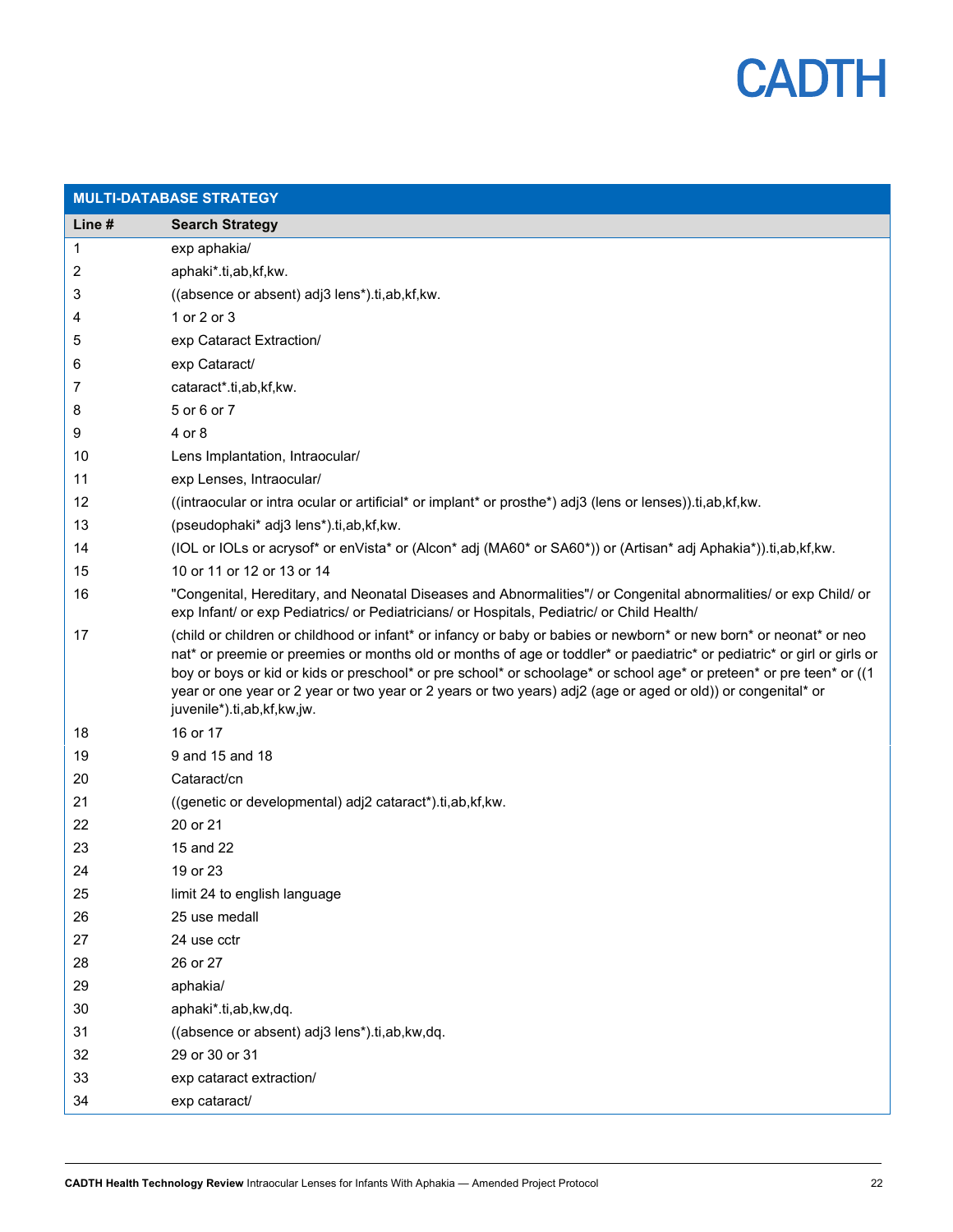

| <b>MULTI-DATABASE STRATEGY</b> |                                                                                                                                                                                                                                                                                                                                                                                                                                                                                                                      |  |
|--------------------------------|----------------------------------------------------------------------------------------------------------------------------------------------------------------------------------------------------------------------------------------------------------------------------------------------------------------------------------------------------------------------------------------------------------------------------------------------------------------------------------------------------------------------|--|
| Line #                         | <b>Search Strategy</b>                                                                                                                                                                                                                                                                                                                                                                                                                                                                                               |  |
| 35                             | traumatic cataract/                                                                                                                                                                                                                                                                                                                                                                                                                                                                                                  |  |
| 36                             | cataract*.ti,ab,kw,dq.                                                                                                                                                                                                                                                                                                                                                                                                                                                                                               |  |
| 37                             | 33 or 34 or 35 or 36                                                                                                                                                                                                                                                                                                                                                                                                                                                                                                 |  |
| 38                             | 32 or 37                                                                                                                                                                                                                                                                                                                                                                                                                                                                                                             |  |
| 39                             | exp lens implant/                                                                                                                                                                                                                                                                                                                                                                                                                                                                                                    |  |
| 40                             | lens implantation/                                                                                                                                                                                                                                                                                                                                                                                                                                                                                                   |  |
| 41                             | ((intraocular or intra ocular or artificial* or implant* or prosthe*) adj3 (lens or lenses)).ti,ab,kw,dv,dq.                                                                                                                                                                                                                                                                                                                                                                                                         |  |
| 42                             | (pseudophaki* adj3 lens*).ti,ab,kw,dv,dq.                                                                                                                                                                                                                                                                                                                                                                                                                                                                            |  |
| 43                             | (IOL or IOLs or acrysof* or enVista* or (Alcon* adj (MA60* or SA60*)) or (Artisan* adj Aphakia*)).ti,ab,kw,dv,dq.                                                                                                                                                                                                                                                                                                                                                                                                    |  |
| 44                             | 39 or 40 or 41 or 42 or 43                                                                                                                                                                                                                                                                                                                                                                                                                                                                                           |  |
| 45                             | newborn disease/ or congenital disorder/ or congenital malformation/ or exp Child/ or pediatric patient/ or<br>Pediatrics/ or exp pediatric surgery/ or pediatric surgeon/ or pediatric ward/ or pediatrician/ or pediatric hospital/ or<br>child health/ or child health care/                                                                                                                                                                                                                                      |  |
| 46                             | (child or children or childhood or infant* or infancy or baby or babies or newborn* or new born* or neonat* or neo<br>nat* or preemie or preemies or months old or months of age or toddler* or paediatric* or pediatric* or girl or girls or<br>boy or boys or kid or kids or preschool* or pre school* or schoolage* or school age* or preteen* or pre teen* or ((1<br>year or one year or 2 year or two years or 2 years or two years) adj2 (age or aged or old)) or congenital* or<br>juvenile*).ti,ab,kw,jx,dq. |  |
| 47                             | 45 or 46                                                                                                                                                                                                                                                                                                                                                                                                                                                                                                             |  |
| 48                             | 38 and 44 and 47                                                                                                                                                                                                                                                                                                                                                                                                                                                                                                     |  |
| 49                             | exp congenital cataract/                                                                                                                                                                                                                                                                                                                                                                                                                                                                                             |  |
| 50                             | cataract/cn                                                                                                                                                                                                                                                                                                                                                                                                                                                                                                          |  |
| 51                             | ((genetic or developmental) adj2 cataract*).ti,ab,kw.                                                                                                                                                                                                                                                                                                                                                                                                                                                                |  |
| 52                             | 49 or 50 or 51                                                                                                                                                                                                                                                                                                                                                                                                                                                                                                       |  |
| 53                             | 44 and 52                                                                                                                                                                                                                                                                                                                                                                                                                                                                                                            |  |
| 54                             | 48 or 53                                                                                                                                                                                                                                                                                                                                                                                                                                                                                                             |  |
| 55                             | 54 not conference abstract.pt.                                                                                                                                                                                                                                                                                                                                                                                                                                                                                       |  |
| 56                             | limit 55 to english language                                                                                                                                                                                                                                                                                                                                                                                                                                                                                         |  |
| 57                             | 56 use oemezd                                                                                                                                                                                                                                                                                                                                                                                                                                                                                                        |  |
| 58                             | 28 or 57                                                                                                                                                                                                                                                                                                                                                                                                                                                                                                             |  |
| 59                             | exp animals/                                                                                                                                                                                                                                                                                                                                                                                                                                                                                                         |  |
| 60                             | exp animal experimentation/ or exp animal experiment/                                                                                                                                                                                                                                                                                                                                                                                                                                                                |  |
| 61                             | exp models animal/                                                                                                                                                                                                                                                                                                                                                                                                                                                                                                   |  |
| 62                             | nonhuman/                                                                                                                                                                                                                                                                                                                                                                                                                                                                                                            |  |
| 63                             | exp vertebrate/ or exp vertebrates/                                                                                                                                                                                                                                                                                                                                                                                                                                                                                  |  |
| 64                             | or/59-63                                                                                                                                                                                                                                                                                                                                                                                                                                                                                                             |  |
| 65                             | exp humans/                                                                                                                                                                                                                                                                                                                                                                                                                                                                                                          |  |
| 66                             | exp human experimentation/ or exp human experiment/                                                                                                                                                                                                                                                                                                                                                                                                                                                                  |  |
| 67                             | or/65-66                                                                                                                                                                                                                                                                                                                                                                                                                                                                                                             |  |
|                                |                                                                                                                                                                                                                                                                                                                                                                                                                                                                                                                      |  |